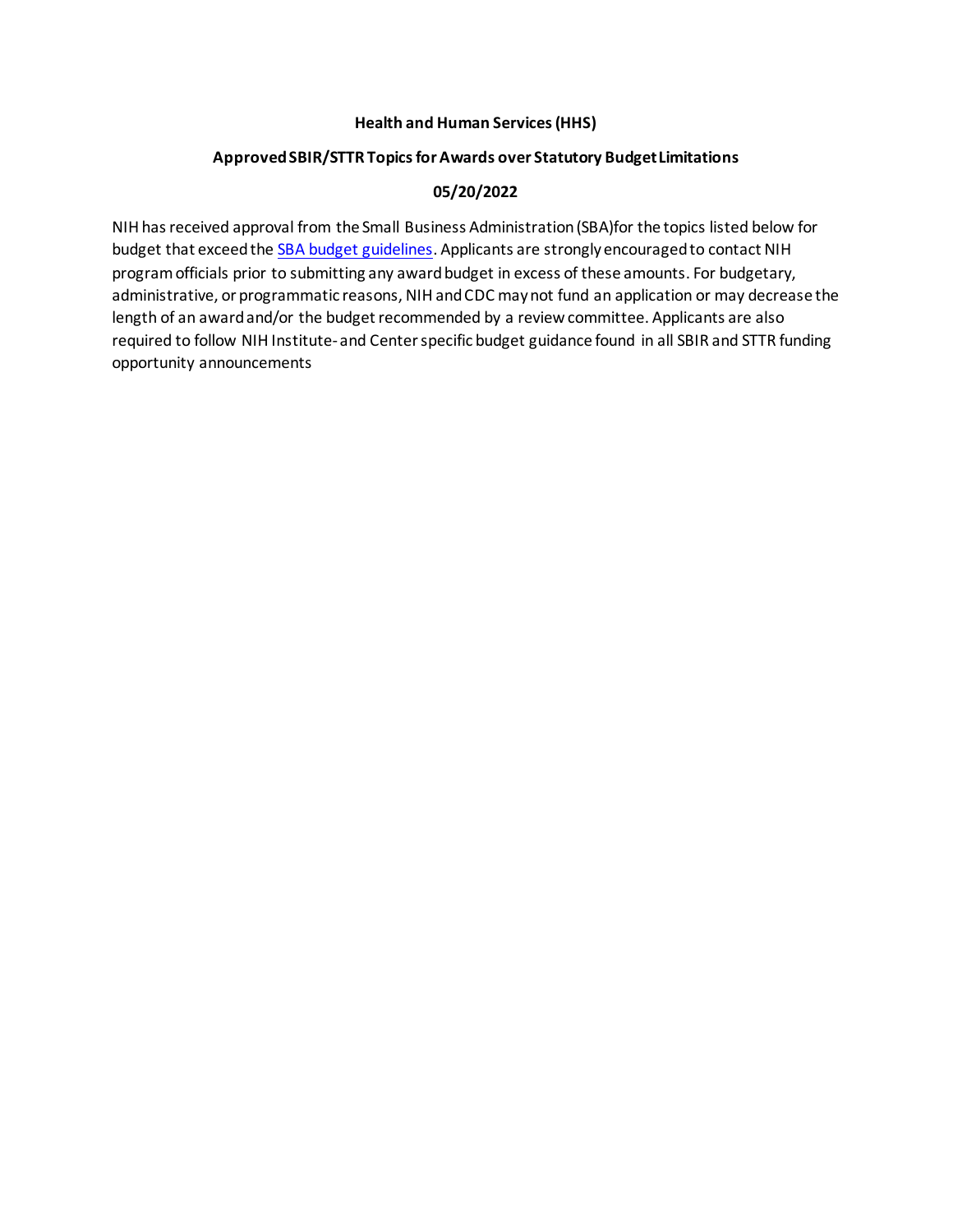### **National Institute on Aging (NIA)**

- A. Discovery, development, evaluation, or validation of social, behavioral, environmental, technical, and/or pharmacological interventions to prevent, treat, or slow the progression of age-related diseases and conditions, including Alzheimer's disease and AD-related dementias.
- B. Development of science-driven technologies, devices, and tools (including minimally perturbing sensing and monitoring technologies, assistive devices, robotics, and digital and mobile health products) at the individual, family, community, or institutional (including workplace) level to promote healthy aging, reduce health-related risks, support aging-in-place, improve care coordination and management, reduce the burden of caregiving, and/or to monitor, evaluate, analyze, treat, or prevent age-related decline and dysfunction.
- C. Development of research and analysis tools, methods, and screening platforms, and noninvasive approaches for the sampling and collection of data and to examine, monitor, and analyze human body systems and functioning in older adults, including the studying of molecular mechanism of normal aging and age-related diseases and conditions.
- D. Development and validation of innovative diagnostic tests and novel biomarkers to identify or predict age-related decline, dysfunction, diseases, and conditions, including Alzheimer's disease and AD-related dementias.
- E. Novel approaches to enhance diversity in recruitment for clinical trials and to address agingrelevant health disparities.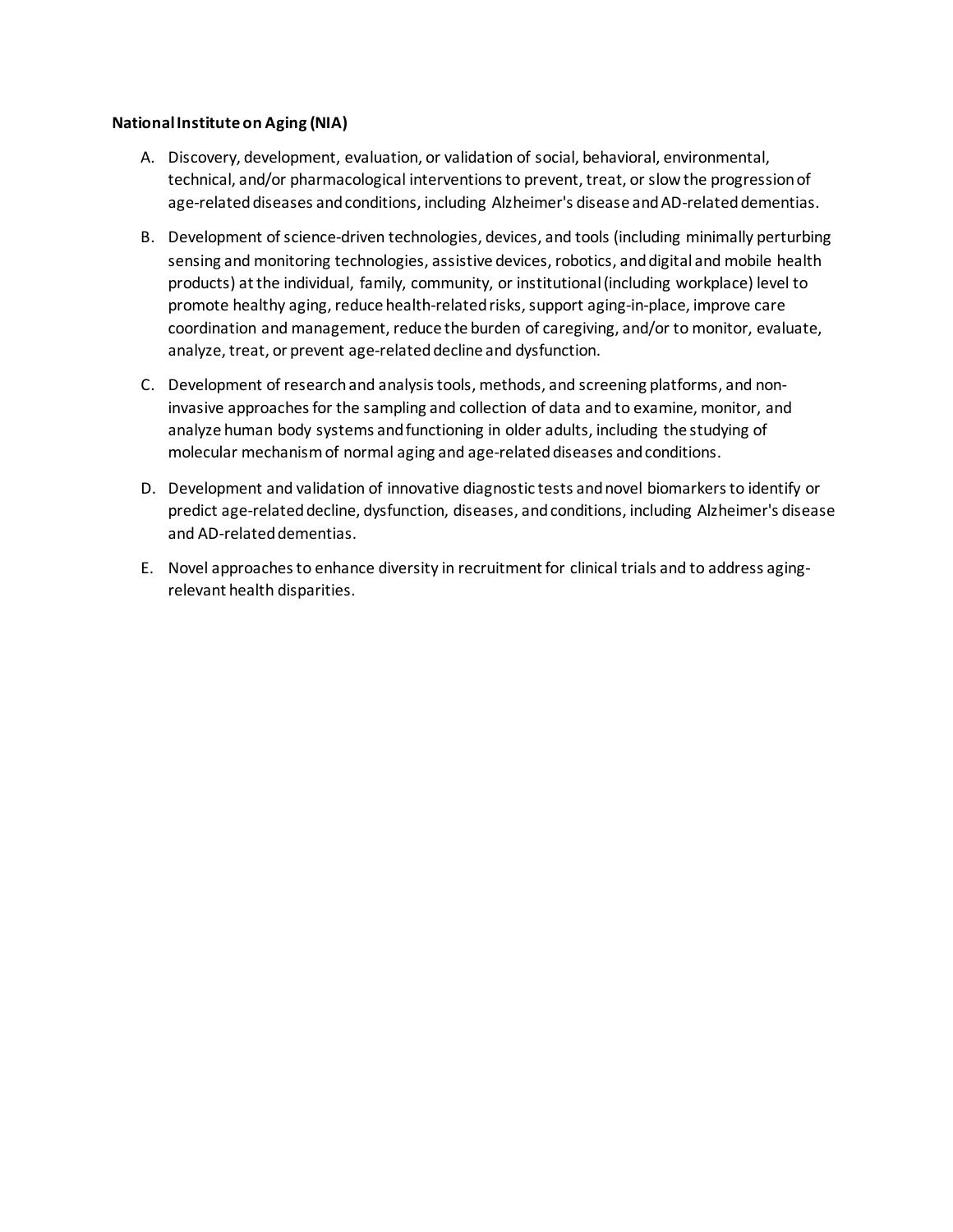### **National Institute on Alcohol Abuse and Alcoholism (NIAAA)**

- A. Development of drug candidates for treating AUD and health-related effects of alcohol misuse and for diagnosing and evaluating conditions related to alcohol misuse
- B. Development, optimization, validation, and testing of novel technologies, devices, methods or applications
	- a. for neuroscience research (e.g., the effects of alcohol on central nervous system structure and activities)
	- b. to support screening, brief intervention, referral to treatment, and recovery
	- c. to prevent harmful drinking during pregnancy
	- d. to identify prenatal alcohol exposure, and enhance outcomes of individuals with Fetal Alcohol Spectrum Disorder
	- e. for preventing or treating alcohol-induced tissue injury
	- f. for measuring alcohol consumption
	- g. for the treatment of AUD
	- h. for the prevention of death or serious injury due to extreme alcohol exposure/poisoning
- C. Development and validation of tools, models, and technologies
	- a. for alcohol-related laboratory studies, such as animal strains, cell lines, stem cells, in vitro techniques, neuroimaging, ligands, in vivo detection of neuromodulators, or computational tools
	- b. for conducting and supporting research in alcohol field (e.g., mobile application and assessment development, electronic data management system, ecological momentary assessment)
- D. Development of biomolecular signatures of alcohol exposure and alcohol-induced tissue injury
- E. Digital health therapeutics and devices regulated by the Food and Drug Administration to treat or diagnose AUD or alcohol misuse
- F. Genotyping of DNA samples from subjects with addiction and substance use disorders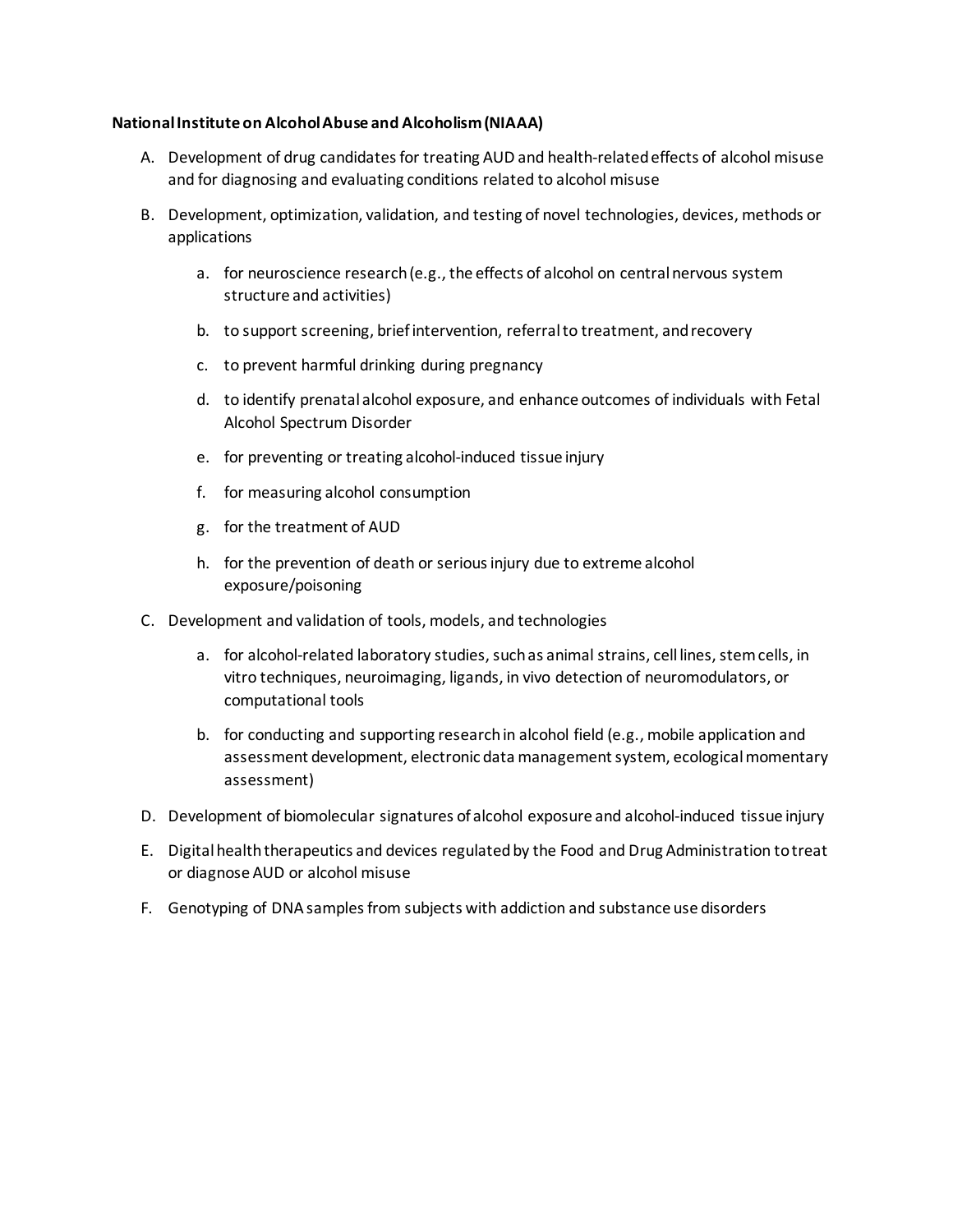## **National Institute of Allergy and Infectious Diseases (NIAID)**

### **Division of AIDS (DAIDS)**

- A. Development of anti-HIV agents directed at new viral or cellular targets, including development and in vivo evaluation of sustained release formulations for treatment and prevention of HIV infection.
- B. Development and evaluation of therapeutic vaccines and other immune-based therapies to attenuate HIV disease progression or reduce HIV infectiousness.
- C. Development of therapeutic strategies for curing HIV infection or effecting a sustained remission in the absence of daily antiretroviral drug therapy.
- D. Development of methods for detecting and quantifying persistent reservoirs of replication competent latent HIV in blood and tissues, including bio-imaging.
- E. Development and evaluation of practical and affordable tests (e.g., viral load, drug toxicities, drug resistance) to monitor populations infected with HIV and associated infectious agents. Development of tests to detect early infection or viral rebound in HIV-infected individuals and to determine HIV incidence (HIV infection before seroconversion).
- F. Development of long-acting (minimum 30 days) sustained/extended release pre-exposure prophylaxis (PrEP), post-exposure prophylaxis (PEP), and multipurpose prevention technologies (MPT) products that can provide systemic protection from HIV infection.
- G. Development of rapid tests for the detection of antiretroviral drugs in various human matrices (e.g., blood, urine, hair).
- H. Support novel technologies for HIV incidence detection; biomarkers of infection and prevention engagement; social media approaches to increase HIV prevention initiation/promote adherence; mathematical modeling of prevention strategies; and approaches to identify and retain key populations for HIV prevention research.
- I. Development of processes suitable for HIV-1 vaccine product design, development and cGMP manufacturing, formulation, analytics and characterization of (a) HIV Env immunogens and related constructs/products; (b) fabrication, and development of nanoparticle-based delivery modalities, such as self-assembling proteins, surface conjugated/adsorbed nanoparticles, synthetic, lipid and polymer-based nanoparticles; (c) antigen-adjuvant formulations and/or combination-adjuvant(s) and dosage forms (e.g., suspension, lyophilized and aerosolized) for co-delivery/co-administration, , (d) production of monoclonal antibodies (neutralizing and/or non-neutralizing); (e) delivery of antibodies  as vectored or by nucleic acid technologies), (f) VLPs and viral vectors, and (g) DNA and RNA vaccine platforms.
- J. Improving cell line development process (transient, stable pools, stable clones, etc.) by using existing and novel cell lines, cultures, and supporting/customized technologies to expedite and increase Env expression, production, quality, and yield, novel chromatography purification platforms for viral vectors and Env proteins for HIV vaccine manufacturing.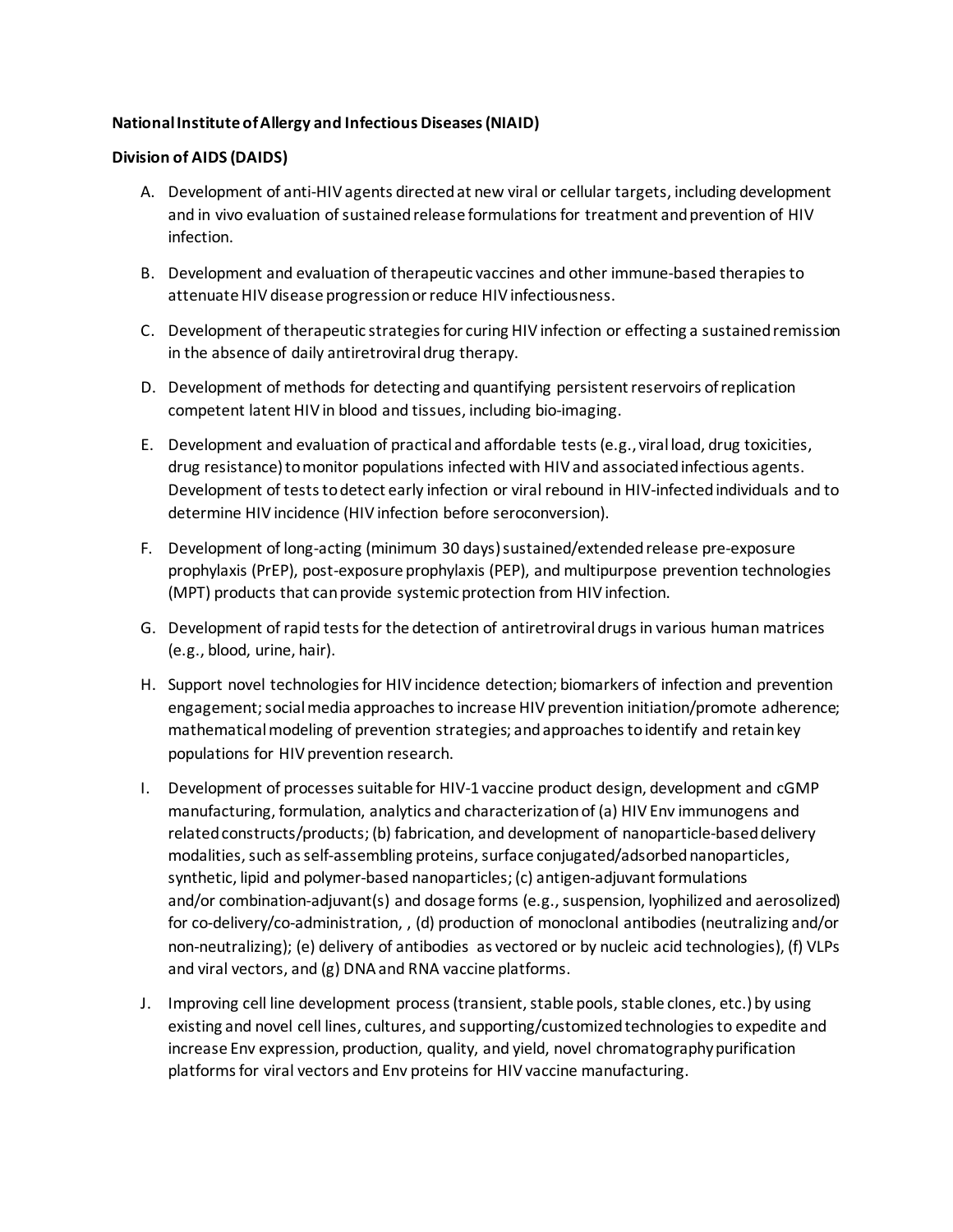K. Development of formulation and dosage form technologies to prevent or treat HIV and HIVassociated co-infections. 

### **Division of Allergy, Immunology, and Transplantation (DAIT)**

- L. Allergy, Asthma and Airway Biology Branch will consider preclinical and clinical research for conditions of interest: asthma, food allergy, eosinophilic esophagitis and gastroenteritis in relation to food allergy, atopic dermatitis, urticaria, rhinitis, rhinosinusitis, drug allergy, and sepsis.  This includes but is not limited to the development of methodologies to manage, and analyze clinical and epidemiologic research in the above conditions and the development of biomarkers as diagnostic markers, markers of disease severity, predictive markers for treatment effectiveness, particularly of immunologic interventions such as allergen immunotherapy for food and respiratory allergy; novel approaches for detecting infants at risk for developing asthma and other allergic diseases; immune targets for asthma and allergic disease interventions; development of immunotherapies to prevent or treat allergic diseases.
- M. Basic Immunology Branch will consider preclinical and clinical research to study the origin, maturation, and interactions of immune cells, immune cell receptors, ligands, cytokine biology, molecular basis of activation, antigen recognition, immune tolerance, immune response regulation, hematopoiesis and stem cell biology, enhancement of vaccine effectiveness in neonates and adults, and basic immunology of vaccines and immunotherapeutics as medical countermeasures for biodefense. This research includes but is not limited to development of novel vaccine adjuvants; single cell assays to isolate and study antigen-specific lymphocytes; immunotherapeutic antibodies; biomarkers of host immune defense; single cell and other sample-sparing assays for study of human immunology.
- N. Autoimmunity and Mucosal Immunology Branch will consider preclinical and clinical research to develop and improve therapies for the treatment of autoimmune diseases and primary immune deficiencies (not HIV), basic research of autoimmune disease mechanisms, and biomarkers, immunotherapy of disease processes, disorders mediated by lymphocyte products, and mucosal immunity. This includes but is not limited to innovative treatments for autoimmune diseases; standardized validated diagnostic criteria and outcome measures for autoimmune diseases correlated with disease activity; high throughput assay of T-cell activity in autoimmune diseases; biomarkers to measure risk, disease activity, and therapeutic response in autoimmune diseases; innovative treatments for autoimmune diseases; mucosal immunity.
- O. Transplantation Branch will consider preclinical and clinical research in organ, vascularized composite tissue and cellular transplantation: acute and chronic graft rejection, allogeneic and xenogeneic transplantation, development of immunomodulatory agents to prevent and treat graft rejection and to promote acute and long term graft acceptance and immunologic tolerance, genomics of the alloimmune response, graft versus host disease for hematopoietic stem cell transplantation, minor histocompatibility antigens, complications of immunosuppression in transplantation, and major histocompatibility complex (MHC) region genomics and technologies for MHC typing. This includes but is not limited to methods and analysis tools to facilitate high throughput, high-resolution MHC typing in humans and nonhuman primates.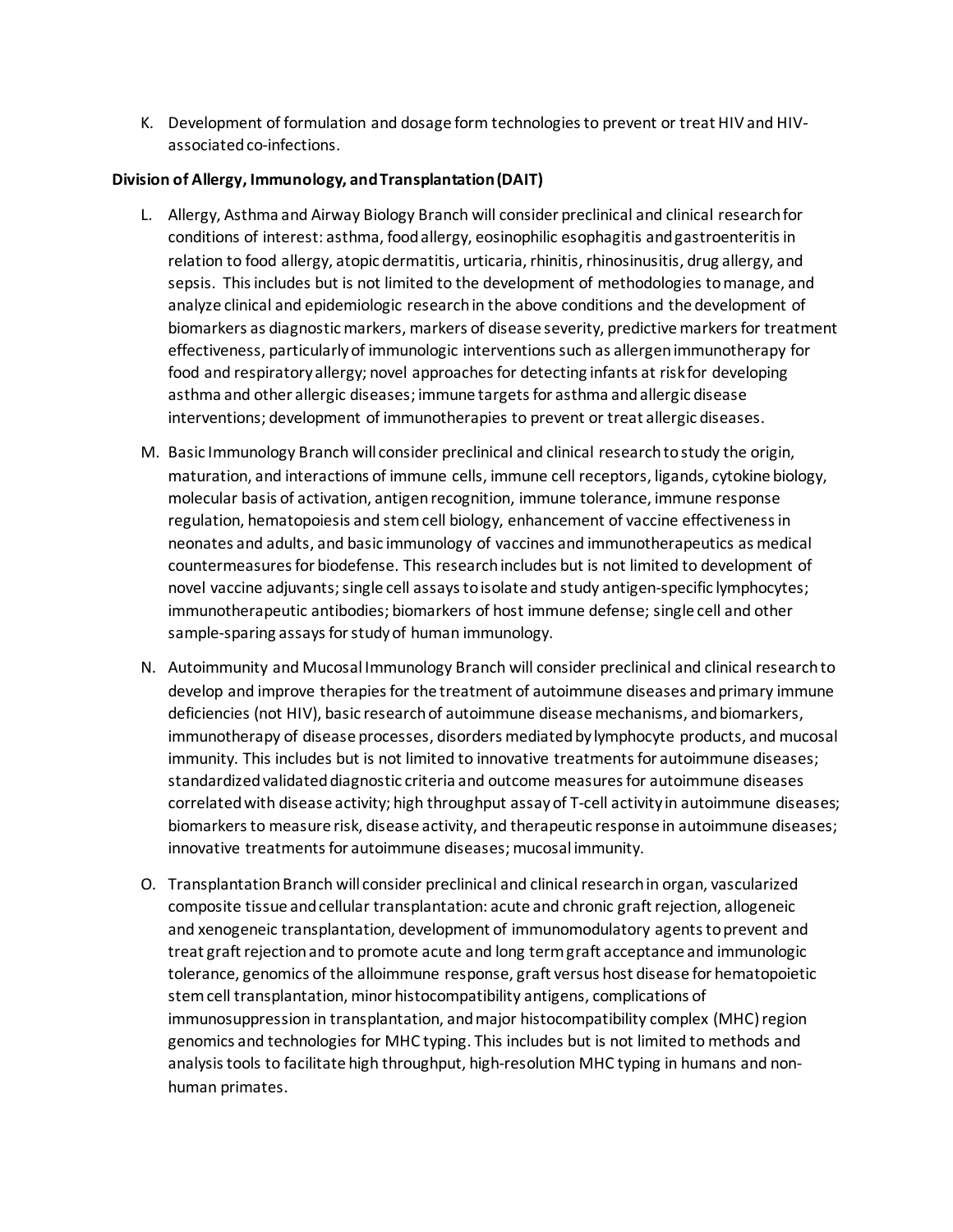P. Radiation and Nuclear Countermeasures Program will consider preclinical research to support radiation product development activities leading to the creation of IND or IUO packages to be submitted to the FDA. These products (assessed or administered at 24 hours or later after an incident) are to diagnose, mitigate or treat the acute and/or delayed effects of injuries resulting from a radiation public health emergency. These IND/IUO-enabling actions could include: in vivo and or ex vivo studies to confirm efficacy, optimize formulation, dose, or dose schedule of a radiation medical countermeasure (MCM); drug product stability studies, drug product GMP manufacturing scale-up, GLP toxicology and pharmacology safety studies, pharmacokinetic and metabolism studies, chip technologies to determine human tissue-specific efficacy of a lead drug candidate, mechanism of action studies, and further identification and development of biomarkers of exposure and biodosimetry assay/devices that determine radiation dose and/or the biological impact of radiation exposure.  Product development efforts will advance MCMs (e.g., products to mitigate injury or remove internalized radionuclides) or biodosimetric biomarkers and devices towards Phase I clinical safety studies, GLP animal pivotal efficacy studies, and/or licensure/approval/clearance by the FDA. Studies of greatest interest are focused on the severe effects of radiation and involve development of approaches targeting organ systems/microbiome/biomarkers for which no current diagnostics or treatments have been cleared or approved, such as gastrointestinal, lung, vascular, renal, cardiac, skin and

#### central nervous system.

### **Division of Microbiology and Infectious Diseases (DMID)**

- Q. Identify and qualify infectious disease-related biomarkers, including:
	- a. Biomarkers to predict susceptibility to infection and/or diagnose an infectious disease.
	- b. Biomarkers to predict or monitor a subject's response to therapeutics or vaccinations.
	- c. Biomarkers from natural history studies that could be used to assess disease progression in acute and chronic diseases.
- R. Development of rapid, highly sensitive and specific clinical diagnostics, including point-of-care diagnostics, that are easy to use, cost-effective and can diagnose individuals infected with pathogens or individuals that have been exposed to toxins.
- S. Discovery and development of vaccines or other immunoprophylaxis tools for infectious diseases.
- T. Development of vaccine enhancement and formulation technologies with the goal of providing protection against infectious disease agents, providing accelerated immune responses (more rapid schedules or reduced number of immunizations), increasing ease of administration (i.e., self-administration), increasing product stability to minimize cold chain requirements, and enhancing cost-effectiveness of vaccine manufacturing.
- U. Discovery and development of therapeutics, including immunotherapeutics or other biologicals, for treatment of infectious diseases.
- V. Development of technologies or approaches that address arthropod vector monitoring, management, and control to prevent transmission of vector-borne pathogens to humans.

#### **Office of Biodefense Research and Surety (OBRS)**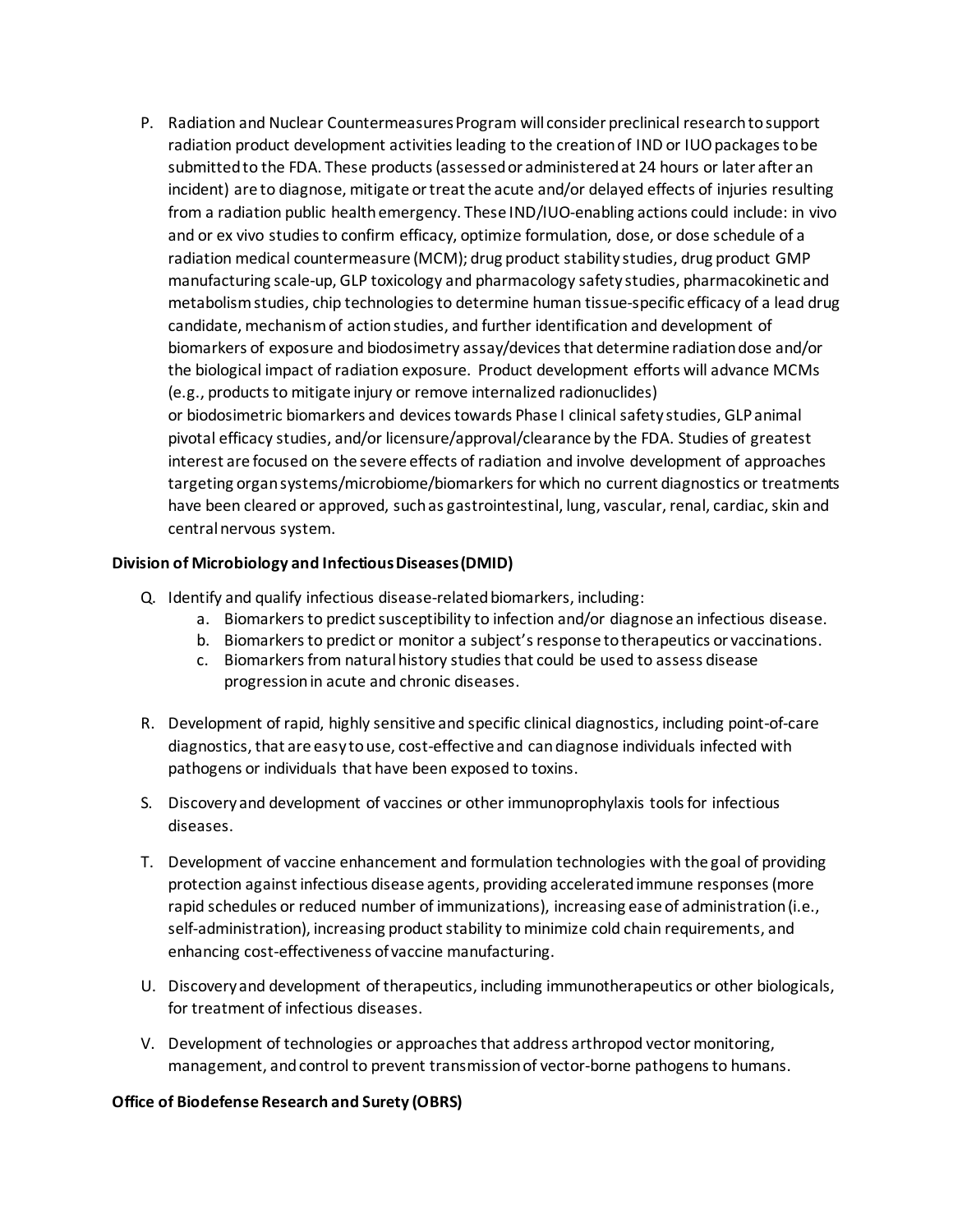W. Chemical Countermeasures Research Program will only consider nonGxP level preclinical research supporting the discovery and early development of therapeutic candidates as medical countermeasures to address the acute and/or long-term toxic health effects after exposure to DHS-identified chemicals of concern.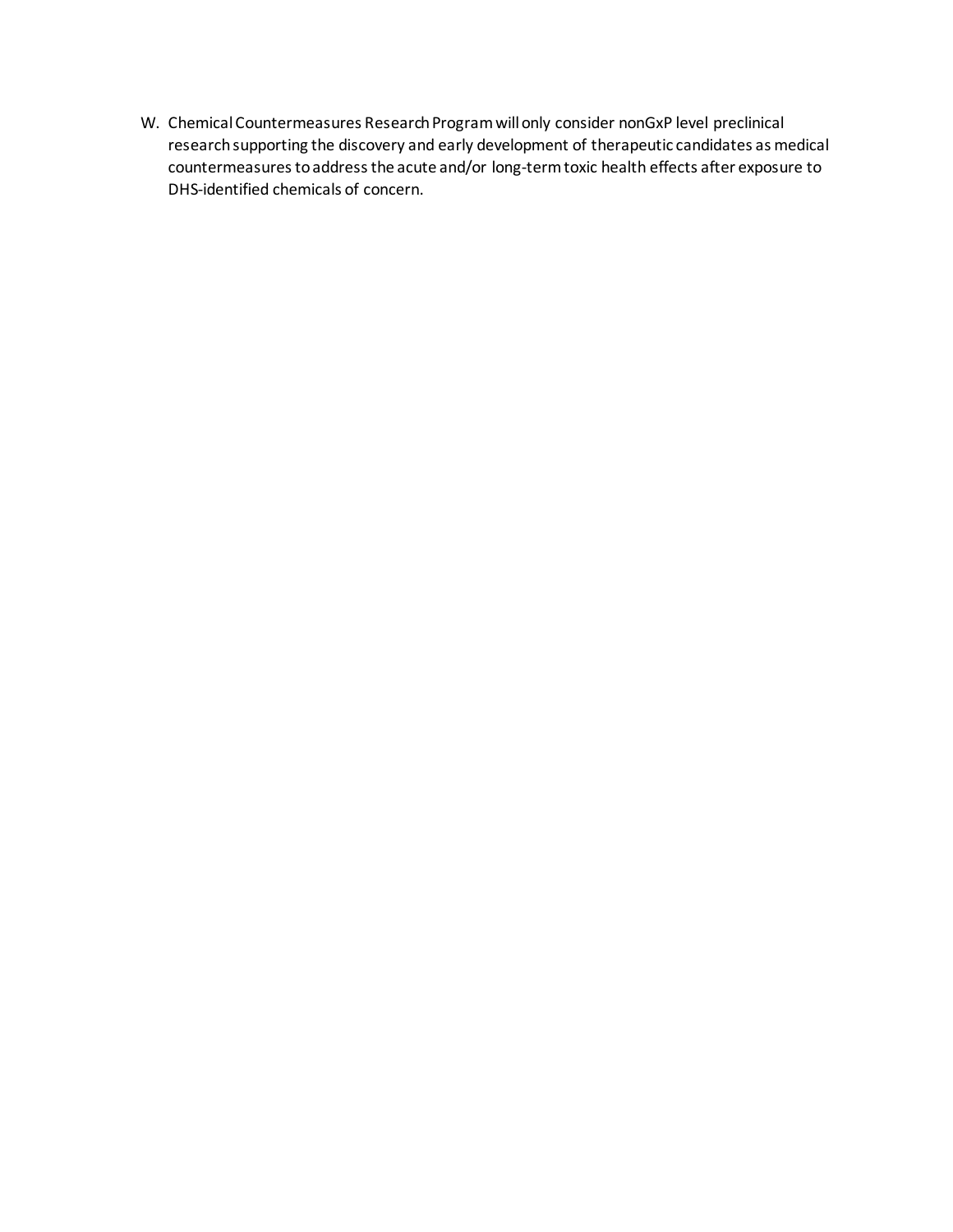# **National Institute of Arthritis and Musculoskeletal and Skin Diseases (NIAMS)**

A. Late-Stage Translation of Biomedical and Behavioral Research Results in Arthritis and Musculoskeletal and Skin Diseases from Academic/Non-profit Lab to Marketplace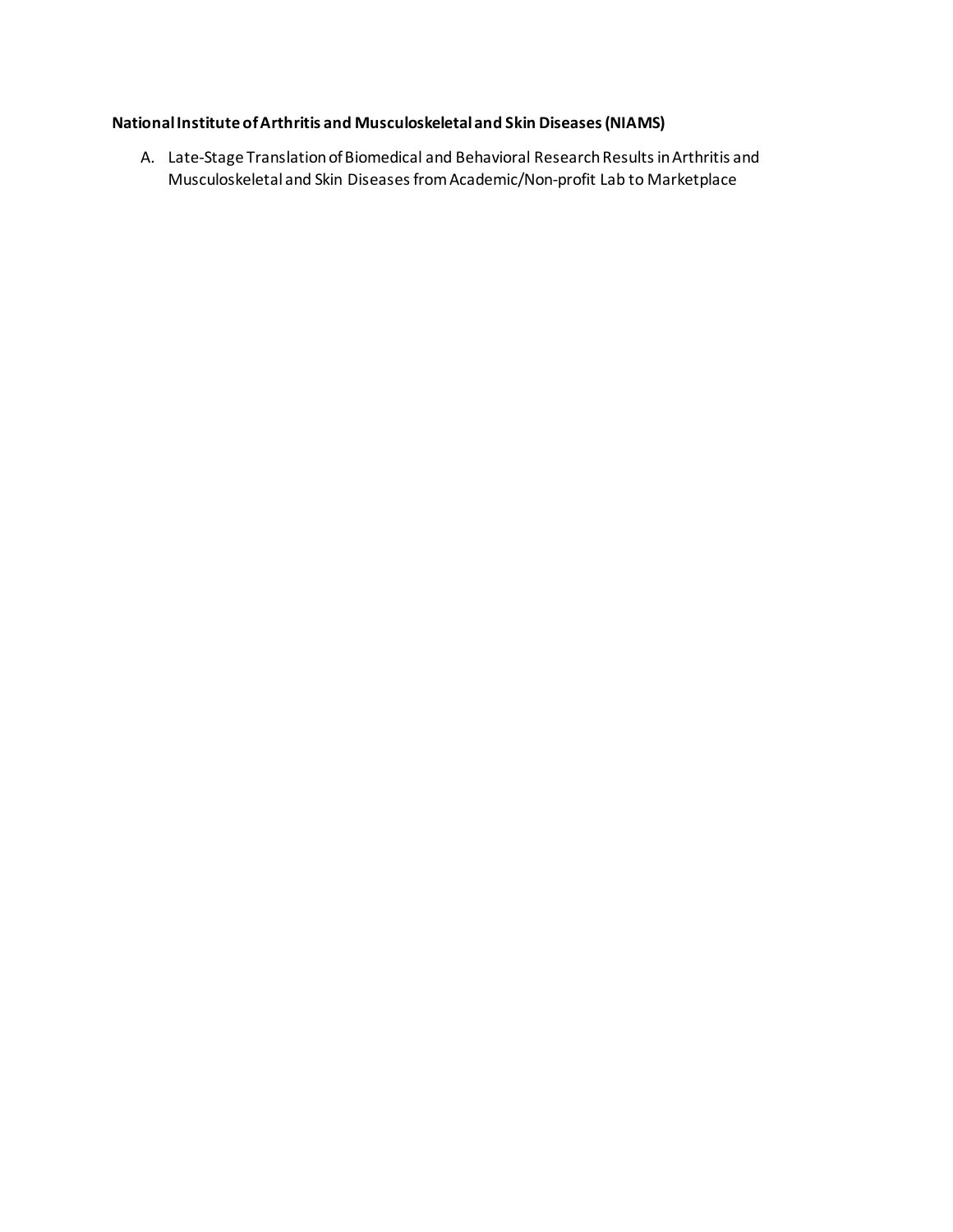### **National Institute of Biomedical Imaging and Bioengineering (NIBIB)**

- A. **Artificial Intelligence, Machine Learning, and Deep Learning.**Design and development of intelligent and innovative algorithms, software, methods, and computational tools to enhance analysis of complex medical images and data. Relevant technologies include those that facilitate organization, representation, retrieval, analysis, recognition, and classification of biomedical and biological data and images. Unsupervised and semi-supervised techniques and methodologies are of particular interest.
- B. *Image Processing, Visual Perception, and Display.* Design and development of algorithms for post-acquisition image processing and analysis. These algorithms include methods for image segmentation, image registration, atlas generation, morphometry measurement, and the determination of function and structure from medical images. Also supported by this program is the development of theoretical models and analysis tools to evaluate and improve the perception of medical images. This may include diagnostic-performance evaluation, assessment of computer-aided diagnosis technologies, statistical models for evaluation of observer performance, and assessment of observer variability. Finally, this program supports the development of visualization tools for improved detection.
- C. **Biomedical Informatics.** Development of structures and algorithms to improve the collection, annotation, aggregation, anonymization, classification, retrieval, integration, analysis, and dissemination of quantitative and qualitative biomedical data. Examples of informatics tools and resources supported by this program are: biostatistics methods for bioinformatics, meta databases and integrative services, digital biomarkers, information-driven computer-aided diagnosis and decision support systems, digital atlases, data mining, large scale biomedical image/information databases, data fusion, and hyperspectral data analysis and -omics. This program is intended to support NIBIB's other program areas in biomedical imaging and bioengineering researchers.
- D. **Point of Care Technologies-Diagnostics.** Development of rapid in-vitro diagnostic technologies and monitoring platforms that provide real time medical evaluation and analysis of the disease status or condition at the time and place of patient care. Technology development area examples within the program include but are not limited to disposable lateral flow assays, nucleic acid testing platforms, glucose monitoring devices, etc. The program includes the delivery of healthcare that is safe, effective, timely, patient centered, efficient, and available in centralized and decentralized locations.
- E. **Digital Health-Mobile Health and Telehealth.** Development of the input and delivery of healthcare information digitally for the analysis or monitoring of health or disease status.  The emphasis is on developing mobile health technologies driven by clinical needs and integrating these technologies in healthcare delivery, wellness and daily living.
- F. **Bio-Electromagnetic Technologies.** Development of technologies that use static or dynamic electromagnetic fields for sensing, imaging, or therapeutic effects. The emphasis is on increasing the sensitivity, spatial/temporal resolution, efficacy, or safety of bioelectromagnetic devices through the development of novel hardware, method of operation, or pre-/post-processing techniques for single modalities or the combination of multiple modalities. This program may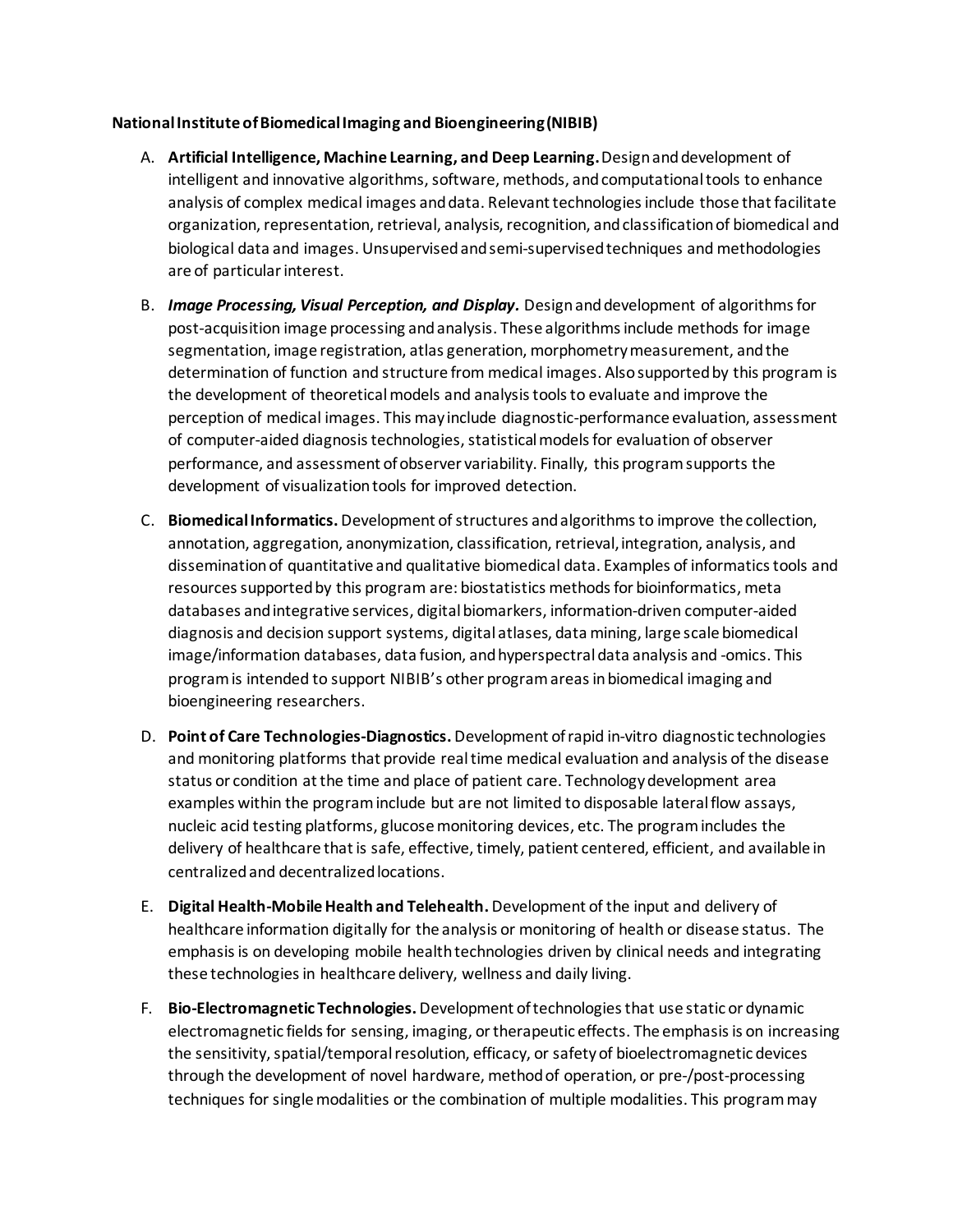support the development of magnetic particle imaging, electrical impedance tomography, electroencephalography, magnetoencephalography, electromagnetic-field-induced hyperthermia/ablation, and microwave/terahertz imaging, for example.

- G. **Magnetic Resonance Imaging.** Development of in vivo MR imaging and MR spectroscopy, for both animal and human research and potential clinical applications. The emphasis is on the development of MRI hardware and methodologies, including image acquisition and reconstruction techniques, that would improve the speed, spatial resolution, information content, efficiency, robustness, quality, patient experience, and safety. The emphasis should be on technological development rather than detailed applications to specific diseases or organs.
- H. **Optical Imaging and Spectroscopy.** Development and application of optical imaging, microscopy, and spectroscopy techniques for improving disease prevention, diagnosis, and treatment in the medical office, at the bedside, or in the operating room. Examples of research areas include fluorescence imaging, bioluminescence imaging, OCT, SHG, IR imaging, diffuse optical tomography, optical microscopy and spectroscopy, confocal microscopy, and multiphoton microscopy. The emphasis is on development of cost effective, portable, safe, and non-invasive or minimally invasive devices, systems, and technologies.
- I. **Bioanalytical Sensors.** Engineering the components and functionality of bioanalytical sensors. Detection could be based on optical, chemical, electrochemical, and/or physical (such as mechanical, gravimetric, thermal) perturbation of a sample, for example. Examples of technologies of interest include, but are not limited to, nano-textured substrates for analyte detection, DNA sensors for liquid biopsy, and small molecule detectors for diagnosing infectious diseases.
- J. *Molecular* **Probes and Imaging Agents***.* Development and biomedical application of molecular probes and imaging agents across all imaging modalities for the visualization, characterization and quantification of normal biological and pathophysiological processes and anatomy in living organisms at the molecular, cellular and organ levels. The emphasis is on engineering of targeting and responsive molecular probes of high sensitivity and specificity for PET and SPECT (radiotracers), MR (T1, T2, CEST, hyperpolarized agents), EPR, CT, optical (fluorescent and bioluminescent probes), ultrasound (microbubbles) and photoacoustic imaging.
- K. **Ultrasound: Diagnostic and Interventional.** Improvement of technologies for diagnostic, interventional and therapeutic uses of ultrasound. The diagnostic ultrasound program includes, but is not limited to the design, development and construction of transducers, transducer arrays, and transducer materials, innovative image acquisition and display methods, innovative signal processing methods and devices, and optoacoustic and thermoacoustic technology. It also includes the development of image-enhancement devices and methods, such as contrast agents, image and data presentation and mapping methods, such as functional imaging and image fusion. The therapeutic ultrasound program includes, but is not limited to the design, development, and construction of transducers, transducer arrays, interventional technologies, adjunct enhancement of non-ultrasound therapy applications, high-intensity focused ultrasound (HIFU), or hyperthermia applications. It also includes non-invasive or minimally invasive interventional surgical or therapy tools, ultrasound contrast agents for therapy, targeted drug delivery, neuromodulation, and biopsy.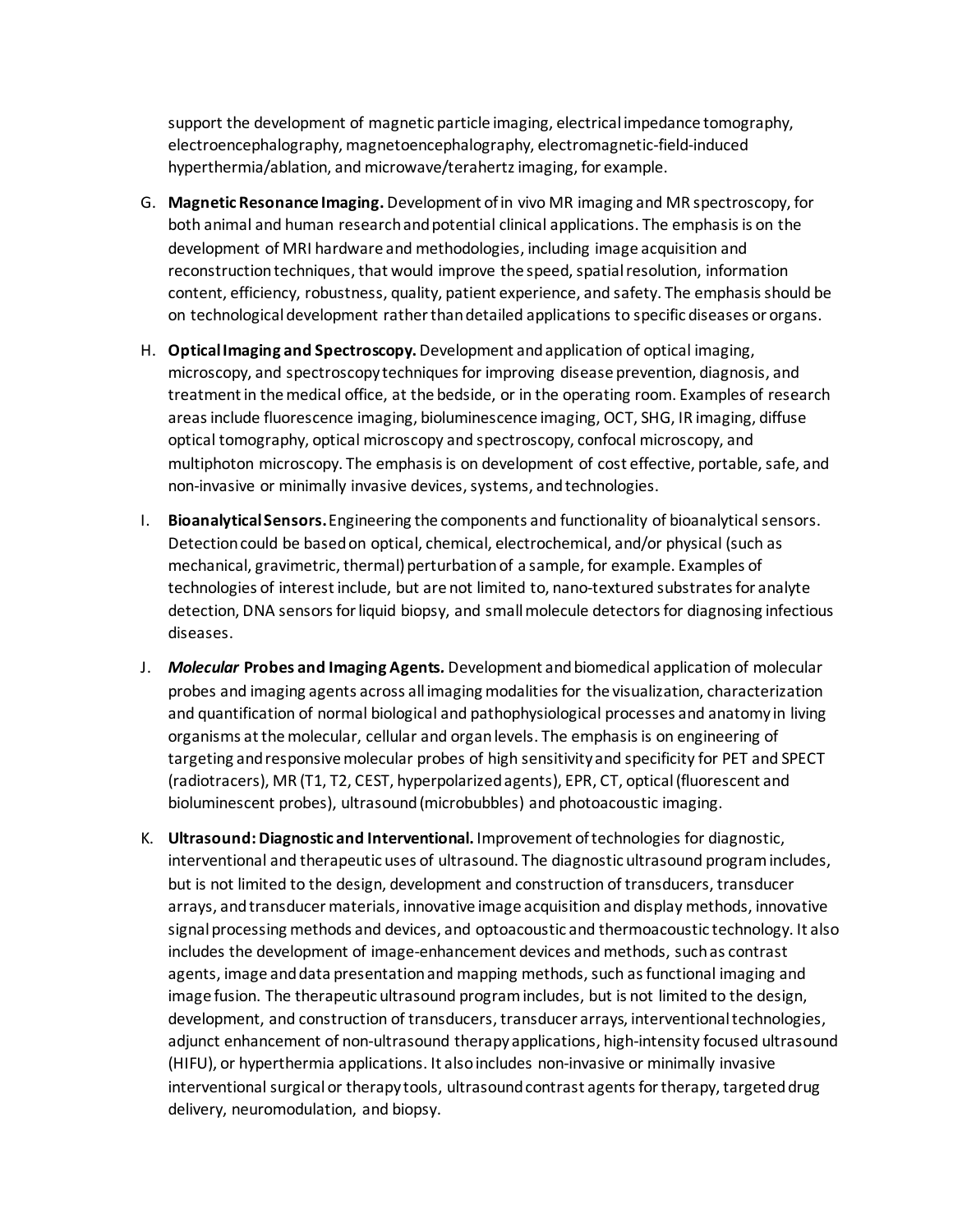- L. *Image-Guided Interventions.* Development of novel image-directed technologies for guidance, navigation, tissue differentiation, and disease identification for reaching specified targets during therapeutic procedures, which may range along the continuum from non-invasive to minimally invasive to open surgical interventions. These technologies may range from molecular to macroscopic scale levels. In addition, emphasis includes technologies that expand needed procedural access for individuals otherwise excluded by disease characteristics, co-morbidities, and other parameters.
- M. **Nuclear Medicine.** Research and development of technologies that create images out of the gamma-ray or positron emissions from radioactive agents that are injected, inhaled, or ingested into the body. The emphasis is on: simulation and development of new detectors, collimators, and readout methods that enhance the signal quality of detecting isotope emissions; designs of novel camera geometries; and correction methods that compensate for the radiation physics properties to improve the clinical reliability of the image. Of interest are improvements and corrections for interaction events in PET detectors and enhancement to time of flight (TOF) image generation methods (reconstructions algorithms); as well as new collimator and camera designs for SPECT.
- N. **X-ray, Electron, and Ion Beam.** Simulation, designand development of new detector systems; new readout methods that enhance the signal quality for x-ray image generation; designs of novel imaging geometries; algorithms that compensate for the physical properties of the detection system to improve the clinical reliability of the image (reconstruction algorithms); and approaches to radiation dose reduction, especially in CT. Of interest are diagnostic image enhancements via photon counting, dual energy, and new applications of cone-beam tomography
- O. **Biochemical Engineering.** Development and demonstration of new approaches to control/program biology for biomedical intervention, without preference for any particular disease or application. Emphasis in this program is on engineering new biochemical materials, sensors, actuators, and other **parts and modules**to interface and communicate with human biology and engineered systems for biomedical intervention. These parts and modules act as **biotransducers**to convert chemical energy into biological action. Projects should be directed toward overcoming a technological challenge that limits biomedical adoption. This program encourages projects that use a **design-build-test**approach.
- P. **Bioelectric Engineering.** Development and demonstration of new approaches to control/program biology for biomedical intervention, without preference for any particular disease or application. Emphasis in this program is on engineering new bioelectric materials, sensors, actuators, and other **parts and modules**to interface and communicate with human biology and engineered systems for biomedical intervention. These parts and modules act as **biotransducers**to convert electric energy to biological action. Projects should be directed toward overcoming a technological challenge that limits biomedical adoption. This program encourages projects that use a **design-build-test** approach.
- Q. **Biomechanical Engineering.** Development and demonstration of new approaches to control/program biology for biomedical intervention, without preference for any particular disease or application. Emphasis in this program is on engineering new biomechanical materials,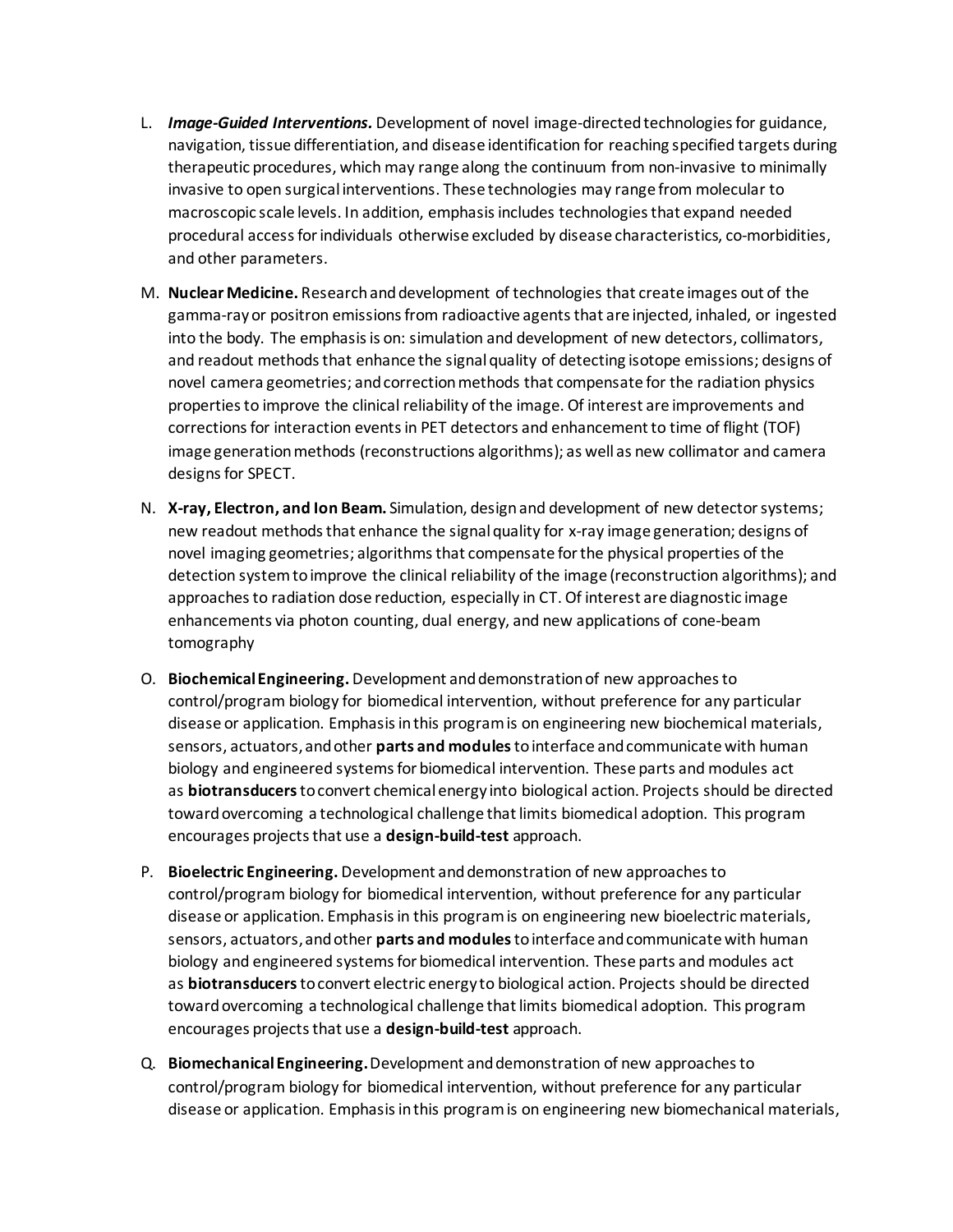sensors, actuators, and other **parts and modules**to interface and communicate with human biology and engineered systems for biomedical intervention. These parts and modules act as **biotransducers**to convert mechanical energy into biological action. Projects should be directed toward overcoming a technological challenge that limits biomedical adoption. This program encourages projects that use a **design-build-test** approach. 

- R. **Bionic and Robotic Systems.**Development and demonstration of new approaches to control/program biology for biomedical intervention, without preference for any particular disease or application. Emphasis in this program is on engineering bionic and robotic **systems**to sense and actuate in response to human biology for biomedical intervention. Projects should be directed toward overcoming a technological challenge that limits biomedical adoption. This program encourages projects that use a **design-build-test** approach.
- S. **Biophotonic Engineering.** Development and demonstration of new approaches to control/program biology for biomedical intervention, without preference for any particular disease or application. Emphasis in this program is on engineering new biophotonic materials, sensors, actuators, and other **parts and modules**to interface and communicate with human biology and engineered systems for biomedical intervention. These parts and modules act as **biotransducers**to convert photonic energy to biological action. Projects should be directed toward overcoming a technological challenge that limits biomedical adoption. This program encourages projects that use a **design-build-test** approach.
- T. *Mathematical Modeling, Simulation and Analysis.* Development of novel mathematical modeling, simulation and analysis tools that can be broadly applied across a wide spectrum of diagnostic, therapeutic, imaging, and interventional applications. Emphasis is on engineering solutions for theory-driven, physics-based, physiologically realistic, virtual representations of biomedical systems, with a particular weight on multiscale modeling. Interests include, but are not limited to: multiscale modeling, predictive modeling frameworks, non-standard methodologies, and methods to address model credibility, reproducibility, and reuse.
- U. **Synthetic Biological Systems.** Development and demonstration of new approaches to control/program biology for biomedical intervention, without preference for any particular disease or application. Emphasis in this program is on engineering biological and biomimetic **systems** to sense and actuate in response to human biology for biomedical intervention. Projects should be directed toward overcoming a technological challenge that limits biomedical adoption. This program encourages projects that use a **design-buildtest**approach.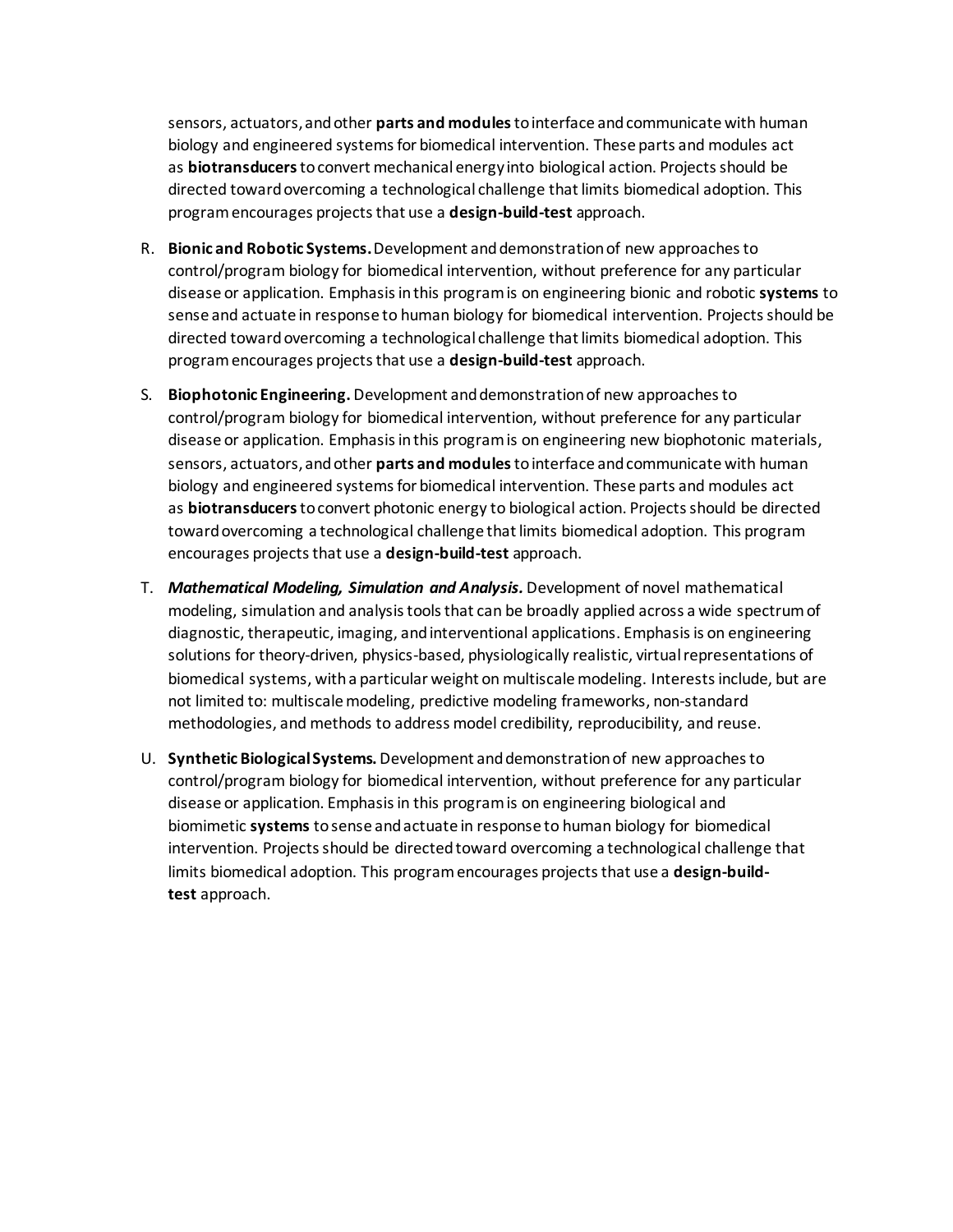#### **National Cancer Institute (NCI)**

- A. Therapeutics (e.g. Small Molecules, Biologics, Radiomodulators, Gene/Cell-based Therapies and Drug Development- Related Tools and Algorithm Development)
- B. *In Vitro* and *In Vivo* Diagnostics (e.g. Companion Diagnostics, Prognostic Technologies, Treatment Monitoring and Diagnostic-Related Tools and Algorithm Development)
- C. Imaging Technologies (e.g. Agents, Devices, Software Tools, Algorithm Development, and Image-Guided Interventions)
- D. Devices for Cancer Therapy (e.g. Interventional Devices, Drug Delivery Devices, Software Tools, Algorithm Development, Surgical, Radiation and Ablative Therapies)
- E. Agents for Cancer Prevention (e.g., Vaccines, but not "Technologies for Cancer Prevention")
- F. Development of Low-Cost Technologies for Low-Resource Settings and Cancer Global Health
- G. Development of Digital Health Tools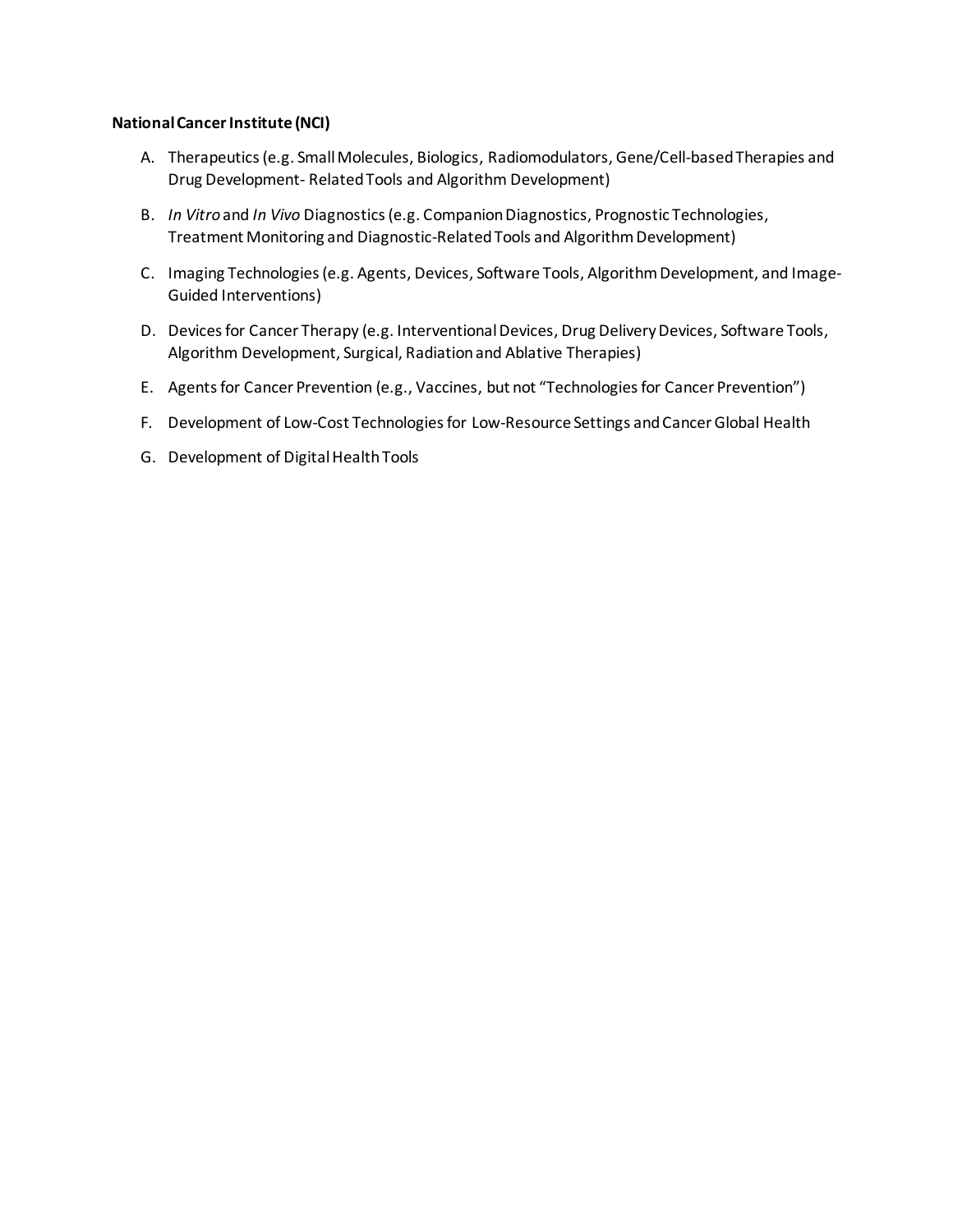## **Eunice Kennedy Shriver National Institute of Child Health and Human Development (NICHD)**

#### **Child Development and Behavior Branch**

A. Real time Human Interactive Data Acquisition and Analysis Technologies for Research and Telehealth Needs: Development and research testing of new or adaptation of existing devices and innovative technologies to improve virtual/remote data collection, to facilitate child and parenting intervention and/or healthcare (telehealth) delivery platforms with integrated collection, analysis, and automated coding, including audio and video recordings in real world settings (e.g., homes, childcare centers, schools, and primary care offices) over prolonged periods of time (i.e., days, weeks, or longer) to allow for (1) rapid analysis of interactions, including those involving one or more languages, and (2) simultaneous analysis of nonverbal and verbal behaviors during interactions. Incorporation of data from sensors capable of simultaneously recording real time physiological signals (e.g., pulse, heart rate, skin conductance response, temperature, accelerometer, etc.) time-locked to audio and video data and analyses is also highly desired.

#### **Contraception Research Branch**

B. Development of innovative contraceptive approaches for both males and females.

#### **Developmental Biology and Structural Variation Branch**

- C. Software development to facilitate the collection, mining, and analyses of genomic and phenotypic data from children affected with structural birth defects, and cross-analysis with model organism data
- D. Innovative technologies for validation and functional characterization of human structural birth defects-associated genetic variants in model systems
- E. Development of user-friendly software for biomedical researchers with limited knowledge of computational biology to analyze large-scale human genomic and other datasets associated with structural birth defects
- F. Creation of software platforms for assembly and display of predictive interactive computational models for complex gene regulatory networks coordinating embryogenesis

#### **Fertility and Infertility Branch**

- G. Development of novel techniques for assessment of gamete quality
- H. Development of Apps to monitor male and female reproductive health
- I. Over-the-Counter devices for in-home monitoring of ovarian follicle growth and ovulation
- J. Novel techniques for preservation of gametes and whole ovary and testes
- K. Development of techniques for use of non-embryonic stem cells for fertility preservation in cancer survivors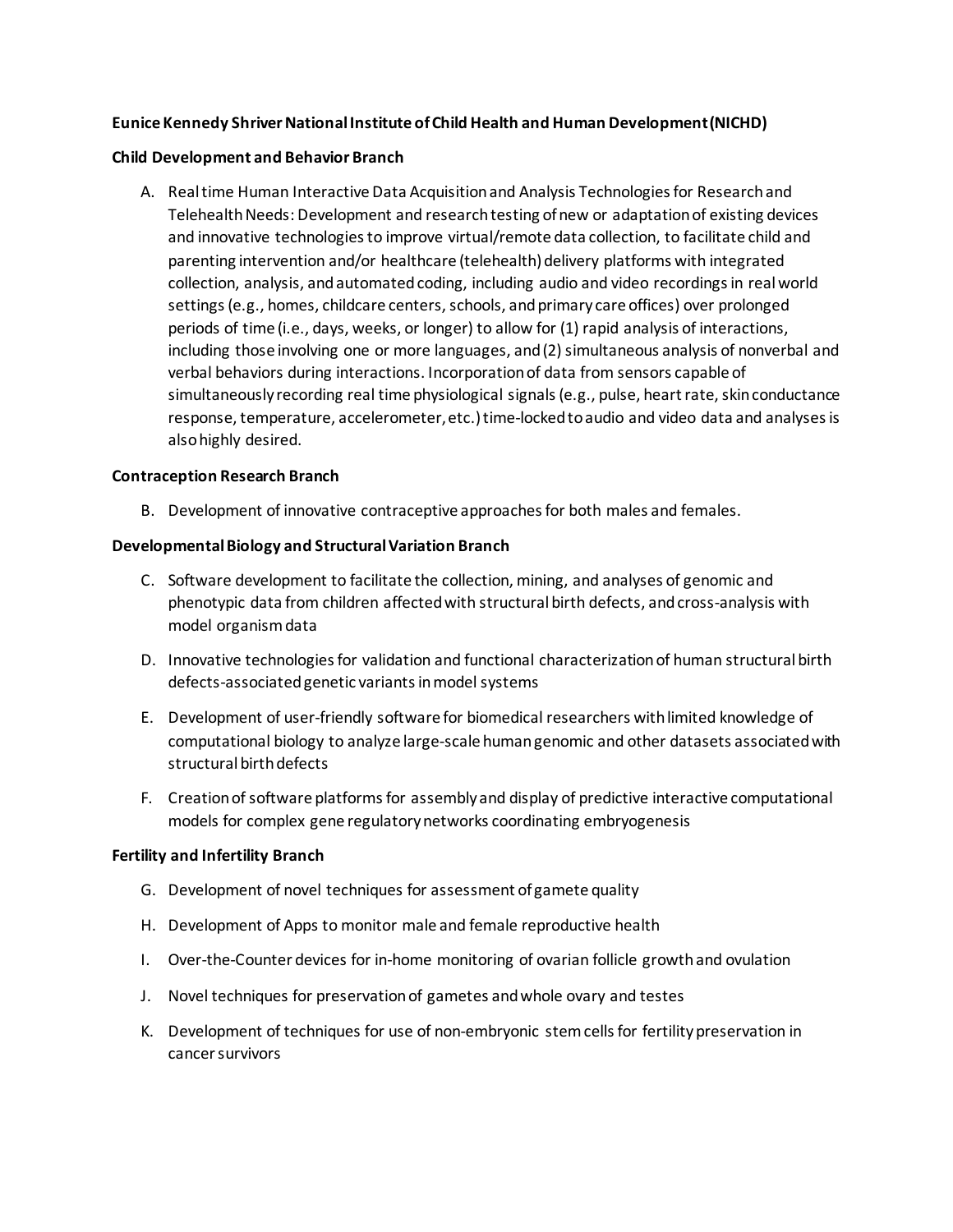- L. Diagnostic tools and technologies based on discoveries in genomics, epigenomics, metabolomics and biomarkers for detection and treatment of infertility disorders
- M. Development of small molecule therapeutics and cell/tissue therapies for treating infertility

## **Gynecologic Health and Disease Branch**

N. Development of marketable novel or improved methods, devices, and technologies for the diagnosis, monitoring, and therapy of uterine fibroids, endometriosis, adenomyosis, benign ovarian cysts, abnormal uterine bleeding (including amenorrhea and heavy menstrual bleeding/menorrhagia), reproductive tract abnormalities (including congenitalstructural abnormalities and complications from female genital cutting), female pelvic floor disorders (including drugs and devices used for treatment of pelvic organ prolapse, urinary incontinence, fecal incontinence, and other female pelvic floor disorders), and gynecologic pain disorders (including chronic pelvic pain, vulvodynia, and dysmenorrhea).

## **Intellectual and Developmental Disabilities Branch**

O. Technology development to improve screening, diagnosis, treatment, and management of intellectual and developmental disabilities.

## **Maternal and Pediatric Infectious Disease Branch**

- P. New technologies relevant to resource-limited countries for screening, diagnosis, and management of infectious diseases in pregnant women, infants, children and adolescents, including but not limited to HIV such as SARS-Coronavirus-2, congenital CMV, congenital Syphilis, tuberculosis, viral hepatitis, other congenital infections such as cytomegalovirus, respiratory infections, etc.
- Q. Development and evaluation of vaccines relevant to HIV and other infectious diseases for infants, children, and pregnant/breastfeeding women.

## **Obstetric and Pediatric Pharmacology and Therapeutics Branch**

Of note: NICHD considers applications for pediatric conditions that have significant efforts at other NIH institutes (e.g., sickle cell disease, pediatric oncology, juvenile diabetes) to be of lower programmatic priority.

- R. Development of devices for delivery of therapeutics to patients or devices that can guide therapeutic decision making (e.g., dose determination, drug selection) for treatment of obstetric and lactation conditions or certain pediatric conditions.
- S. Discovery and development of novel therapeutics to treat obstetric and lactation conditions or certain pediatric conditions.
- T. Evaluation of new therapeutic uses/repurposing of pharmaceuticals (including but not limited to small molecules, biologics) and medical devices to treat obstetric and lactation conditions or certain pediatric conditions.

## **Pediatric Growth and Nutrition Branch**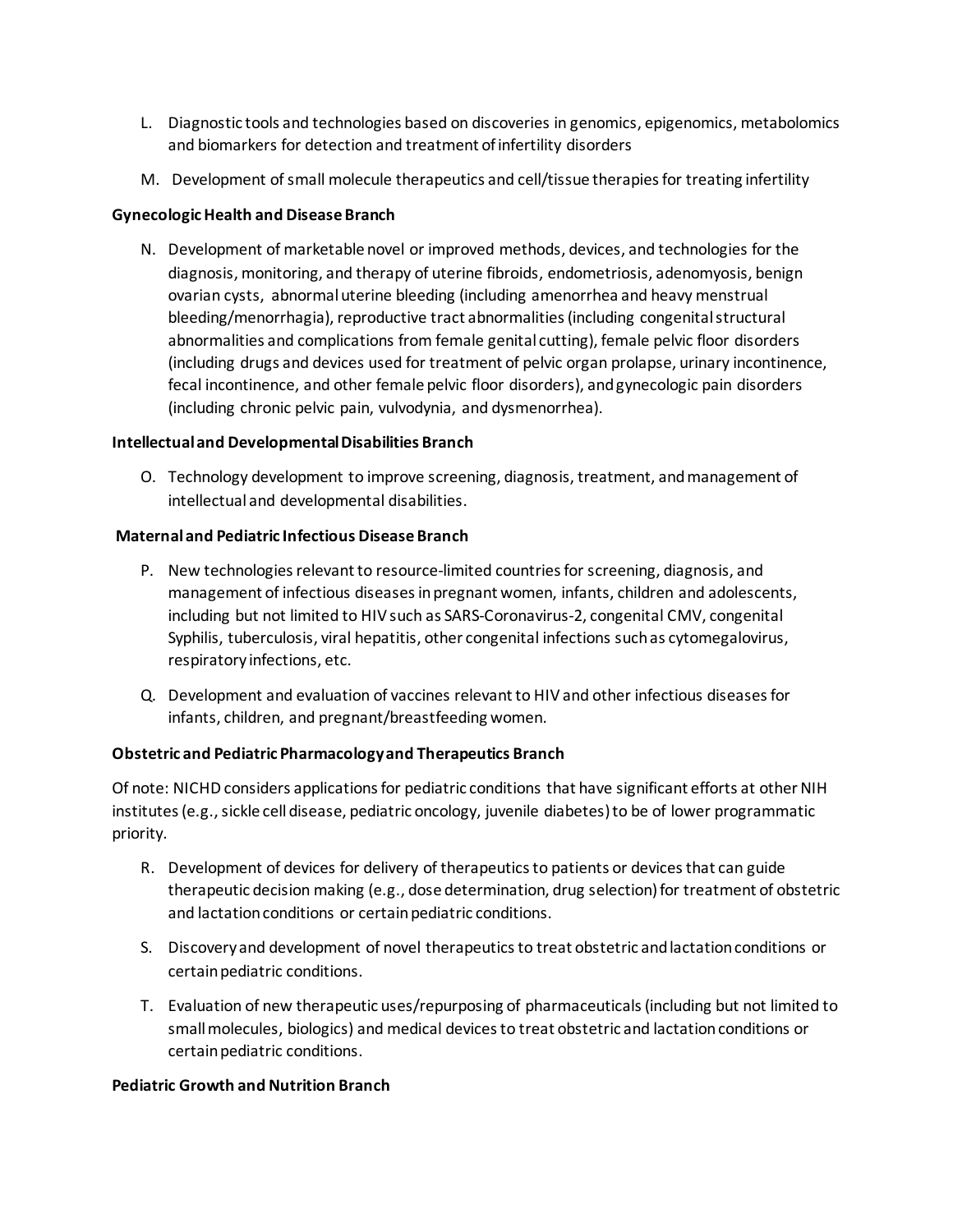- U. Isolation, purification, and synthesis of human milk components with biological activity.
- V. Develop rapid and reliable methods to determine components (both nutritive and non-nutritive) in human milk.
- W. Development of tools and methods to accurately assess and measure growth and bone accrual.
- X. Technological innovations that lead to improvements in screening for nutritional disorders.
- Y. Novel methods to assess disorders of weight gain, linear growth, and pubertal maturation.

### **Pediatric Trauma and Critical Illness Branch**

Z. The development of devices, innovative therapeutic technologies, and behavioral interventions to improve pediatric patient outcomes and minimize the negative sequelae of trauma, injury or critical illness.

### **Population Dynamics Branch**

- AA. Developing tools and methods to accurately and reliably measure head circumference in infants and children
- BB. Technological innovations or inventions to improve collection of biomarker and anthropometric data in large population-representative surveys
- CC. Hardware orsoftware to improve collection of accurate cause of death information in large population-representative surveys or in administrative data sets
- DD.Innovative methods to add new reproductive and gynecologic questions and/or sampling frameworks to existing large cohorts and/or longitudinal studies
- EE. Methods for improving the collection, documentation, archiving, linking, and dissemination of population representative data sets, especially data sets that are complex, multilevel, or multimodal

### **Pregnancy and Perinatology Branch**

- FF. Devices, instruments, and tools to minimize health-care-associated infection risks.
- GG.Methods to reduce pain in all of perinatal care (in newborn infants, in mothers in labor, during the postpartum period and after spontaneous delivery and cesarean section
- HH.Novel methods to predict, assess, monitor, or treat (when feasible) fetal health, fetal growth, preterm birth, and preeclampsia.

### **National Center for Medical Rehabilitation Research**

II. Development of medical rehabilitation interventions and biomedical technologies to improve rehabilitation treatment for restoration of function.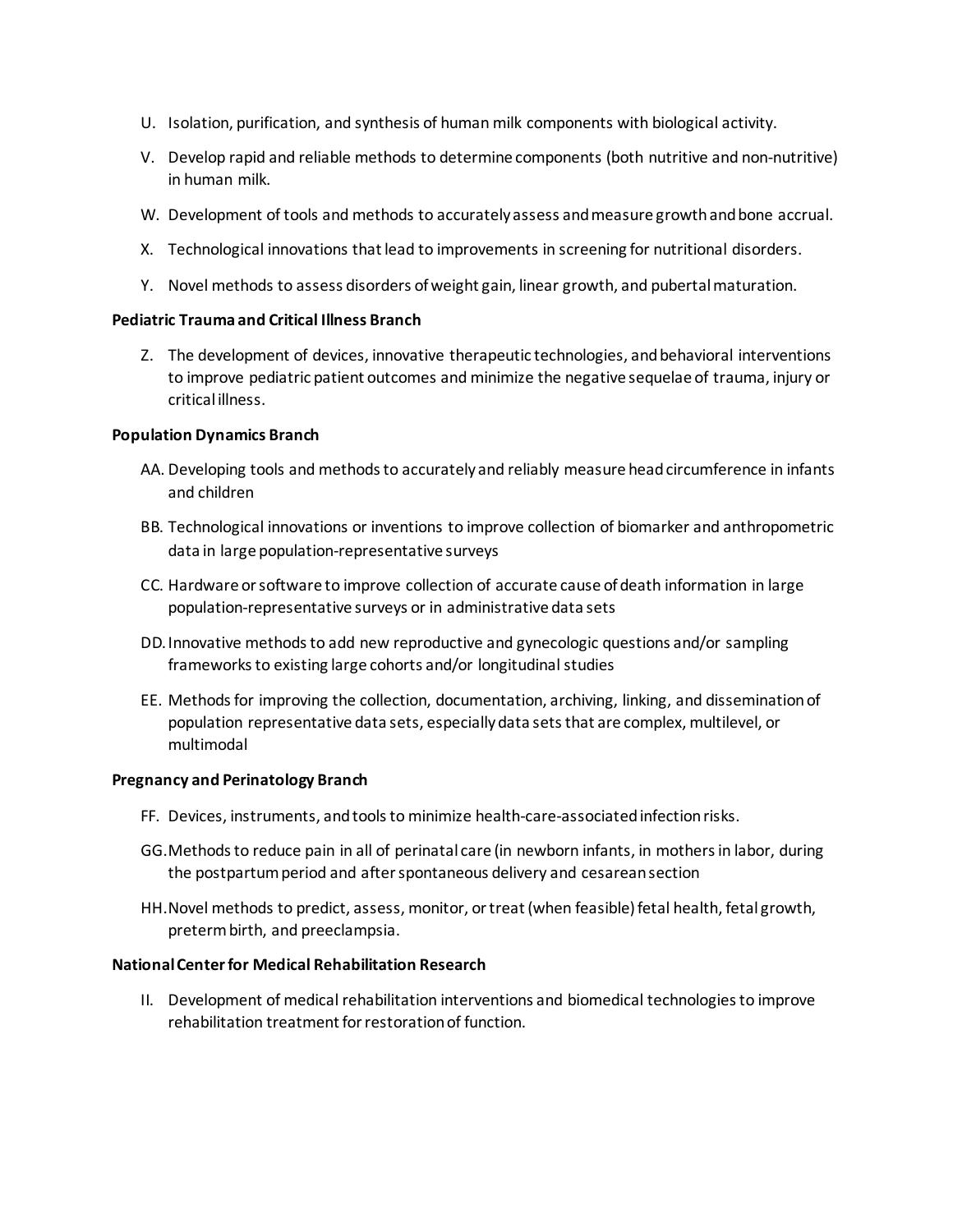### **National Institute on Drug Abuse (NIDA)**

#### **Area 1. SUD Drug Discovery and Development**

- A. Early therapeutic discovery activities ranging from target identification and validation through lead development.
- B. Preclinical and/or clinical drug development
- C. Technologies or formulations to improve medication delivery, longer-acting formulations of existing addiction medications.

#### **Area 2. FDA-regulated Medical Devices for SUD**

- D. Imaging devices for investigating brain function and enhancing disease diagnosis and treatment of SUD;
- E. Devices that directly diagnose and/or reduce craving and withdrawal symptoms;
- F. Devices that identify and treat neonatal abstinence syndrome;
- G. Therapeutic devices, including Software as Medical Device (SAMD), and other advanced methods to improve SUD treatment outcomes and relapse prevention;
- H. Devices used to diagnose and treat opioid-induced respiratory depression;
- I. Physiological monitoring devices, including remote detection (e.g., wearable sensors, health monitoring/emergency notification systems), specifically intended for use in patients with SUD.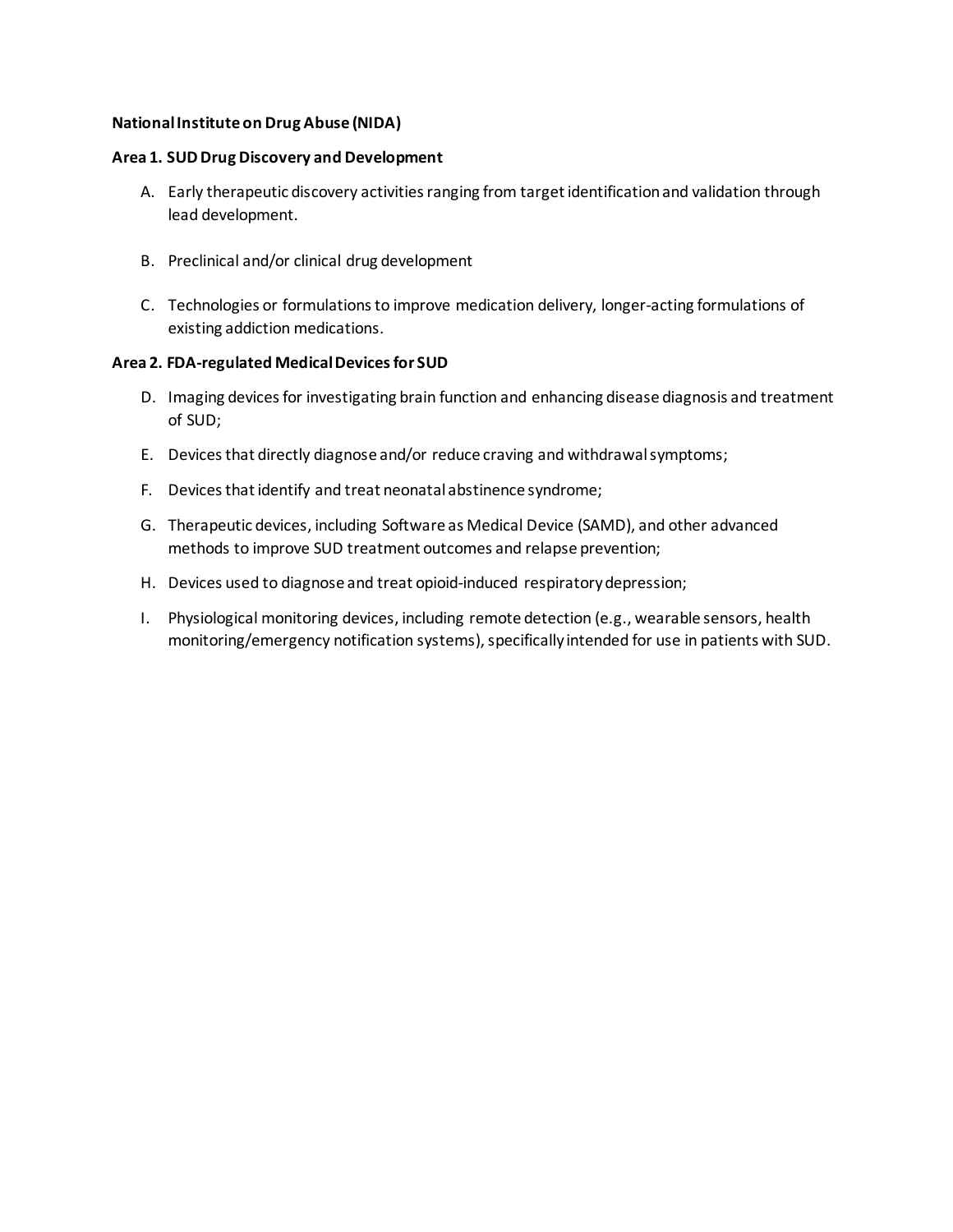## **National Institute of Dental and Craniofacial Research (NIDCR)**

#### **Infectious Diseases and Immunity**

- A. Develop oral topical formulations with combined microbicidal, analgesic, and anti-inflammatory activities to enhance oral mucosal defenses and prevent and/or control oral infections and lesions in HIV-infected and/or immunosuppressed subjects.
- B. Develop safe and effective targeted diagnostic and therapeutic technologies in response to endemic and pandemic infections

### **Preclinical Research**

C. Preclinical research and development activities for dental, oral and craniofacial technologies (including devices, diagnostic instruments, reconstructive materials, pharmaceuticals, therapeutics, vaccines and biologics) that require review and approval by the FDA as a regulated product before commercial distribution.

## **Clinical Research**

- D. Develop improved methods to detect and predict progression of dental caries, periodontal disease, reversible and irreversible pulpitis.
- E. Develop new or improve methods or materials to enhance oral and craniofacial surgery. This would include both intraoral and extraoral surgery.
- F. Develop improved methods or materials to mechanically and/or biologically repair or treat tooth structure damaged by dental caries or periodontal disease.
- G. Develop safe and efficacious methods to diagnose caries, pulp vitality and / or periodontal diseases utilizing non-ionizing radiation.
- H. Develop technologies for local delivery of drugs to treat oral and craniofacial diseases or disorders.
- I. Develop novel non-opioid pharmacological medications for management of acute dental pain.
- J. Develop safe and efficacious methods or medications to manage complications of head and neck cancer treatment.

### **Oral, Oropharyngeal and Salivary Gland Cancers**

- K. Develop imaging techniques for the early detection, diagnosis and prognosis of pre-malignant lesions.
- L. Develop genetic animal models of oral cancer premalignancy and oral cancer progression that mimic human oral cancers, including HPV associated oropharyngeal cancers.

### **Temporomandibular Disorder and Orofacial Pain**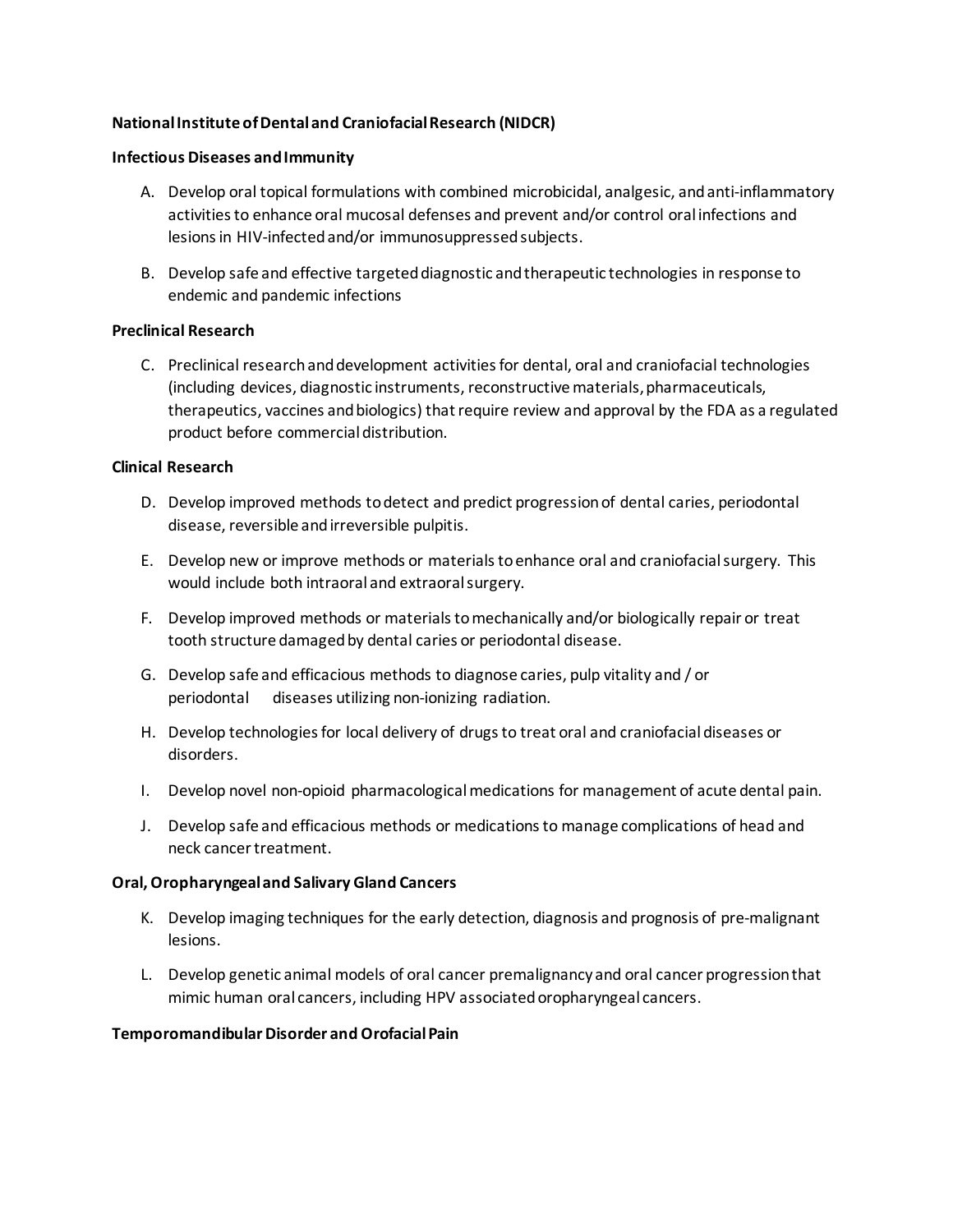M. Identify and develop novel pharmacologic or biologic agents, including but not limited to small molecules, peptides, recombinant proteins and nucleic acids to prevent, control, and/or treat orofacial pain**.**

### **Saliva, Salivary Diagnostics, and Salivary Gland Diseases**

- N. Develop viral, non-viral and gene therapy-based approaches to address compromised salivary gland function. Develop cell and tissue-based strategies and technologies for restoration of damaged or destroyed salivary gland function.
- O. Develop novel compounds or materials that protect and preserve salivary glands from head and neck cancer irradiation therapy.
- P. Development of non-invasive methods for the determination of efficacy and safety of artificial saliva, sialogogues, and of their delivery vehicles used in addressing the diminution or lack of saliva (xerostomia) due to Sjögren's Syndrome or head and neck cancer irradiation therapy.
- Q. Develop biomarker-based technologies for the identification of Sjögren's Syndrome using blood or saliva as body fluids.

## **Biotechnology, Biomaterials, and Applications for Regeneration and Restoration of Oral, Dental and Craniofacial Tissues**

- R. Develop methods, materials, and devices for orthodontic, prosthetic, periodontic, endodontic and craniofacial applications including those that can be used for craniofacial bone distraction, reconstruction, hard and soft craniofacial tissue healing and regeneration, and scarless craniofacial tissue repair.
- S. Develop imagining diagnostics to accelerate clinical implementation of reliable, reproducible, highly specific and sensitive diagnostic instruments for various applications, including but not limited to dental caries, cracked teeth, pulp vitality, bone quality, and periodontal disease.
- T. Develop safe and effective biosensors, monitoring devices and systems, data driven and computational tools for automated detection, diagnosis and treatment of dental, oral and craniofacial disease.

### **Clinical and Behavioral Research**

U. Develop and test for safety, efficacy, and/or effectiveness of measures or materials for diagnosing, preventing, or treating oral, dental, and craniofacial conditions and disorders.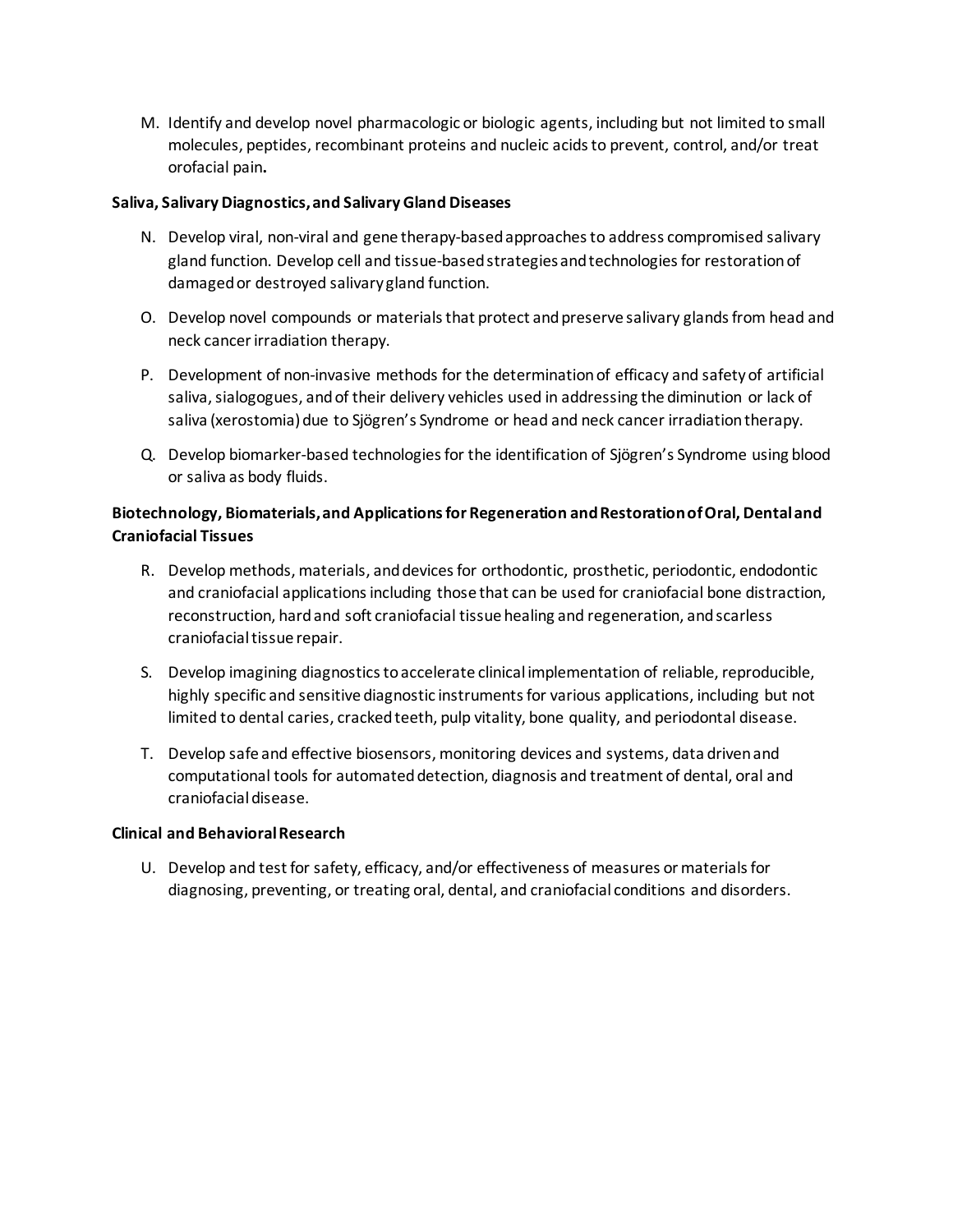### **National Institute of Diabetes and Digestive and Kidney Diseases (NIDDK)**

- A. Development or evaluation of pharmacological agents (i.e., drugs, therapeutics), gene therapies, novel formulations, cell-based or other biological technologies for intervention in or prevention of Diabetes and Digestive and Kidney Diseases.
- B. Development or evaluation of biomedical devices, tools, techniques, or instrumentation for intervention in or prevention of Diabetes and Digestive and Kidney Diseases.
- C. Development of biomarkers, assays, techniques, diagnostic technologies or associated reagents for assessing state or function in normal, developing, or diseased cells or tissues affected by Diabetes and Digestive and Kidney Diseases.
- D. Development or evaluation of imaging, screening, or evaluation techniques or technologies for assessing state or function in normal, developing, or diseased cells or tissues affected by Diabetes and Digestive and Kidney Diseases.
- E. Development or evaluation of animal or cell models for studying Diabetes and Digestive and Kidney Diseases.
- F. Development or evaluation of novel materials or material treatments (e.g., sterilization, coating, etc.) for use in devices or other tools or methods used to prevent, diagnose, or treat Diabetes and Digestive and Kidney Diseases.
- G. Development of cell- or data-banks for the biomedical research community.
- H. Development or evaluation of technologies, including software applications, for improving patient adherence in Diabetes and Digestive and Kidney Diseases.
- I. Development or evaluation of technologies for improving clinical research in Diabetes and Digestive and Kidney Diseases, including technologies for improving data collection and reporting of patient outcomes.
- J. Development or evaluation of –omics, informatics, or internet-based technologies for biomedical research or clinical applications in diagnosing or managing Diabetes and Digestive and Kidney Diseases.
- K. Development or evaluation of technologies to prevent or avert cell or tissue injury during other disease states or surgical procedures.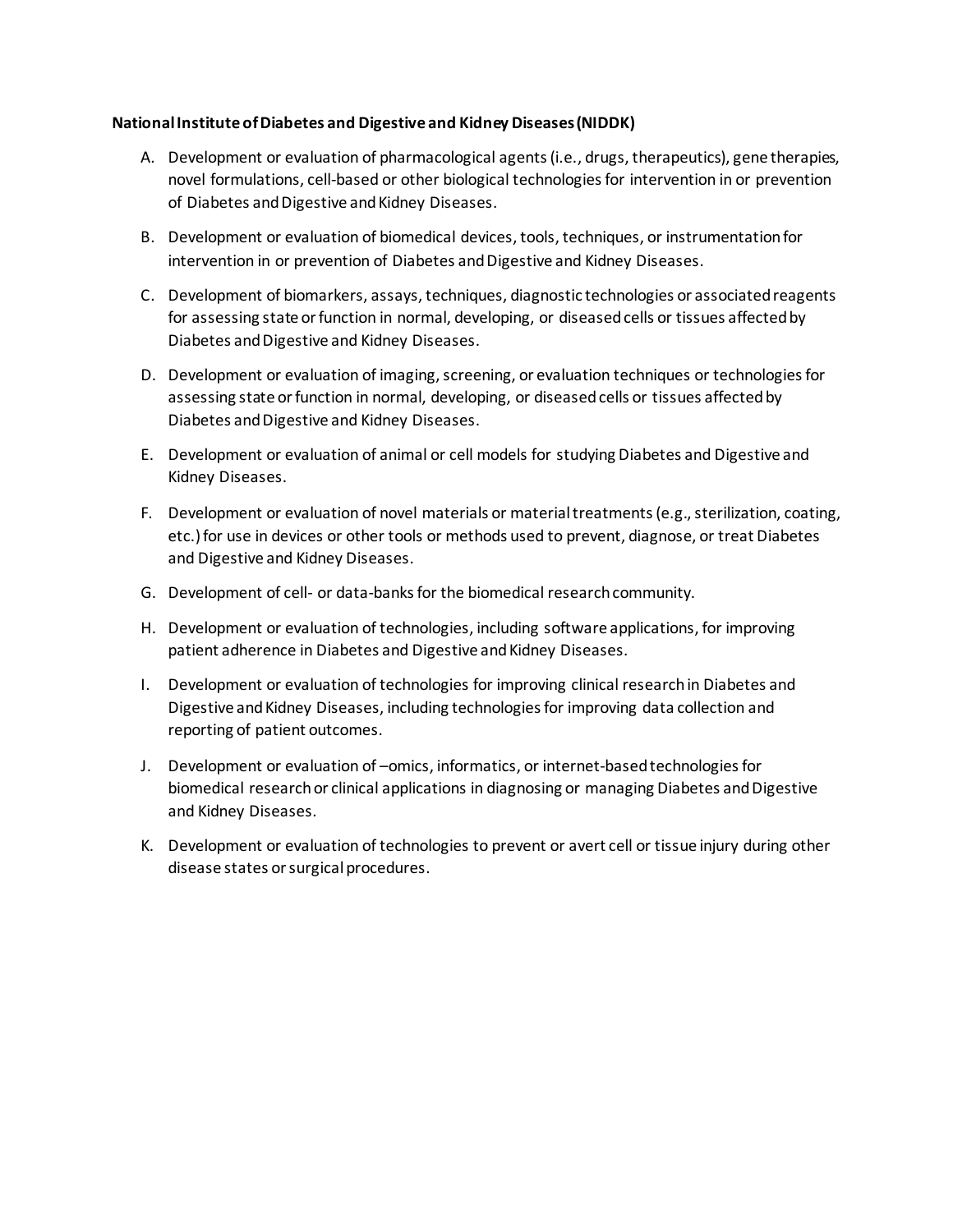### **National Institute of Environmental Health Sciences (NIEHS)**

- A. Tools and technologies for toxicity screening of compounds
- B. Devices and computational approaches for improved exposure assessment
- C. Assays, complex in vitro systems, and computational approaches for predictive toxicology
- D. Validation of sensor technologies, including field testing to improved performance characteristics and usability of the sensors
- E. Intervention technologies to prevent or reduce exposures to environmental stressors
- F. Tools and approaches for expanding environmental health literacy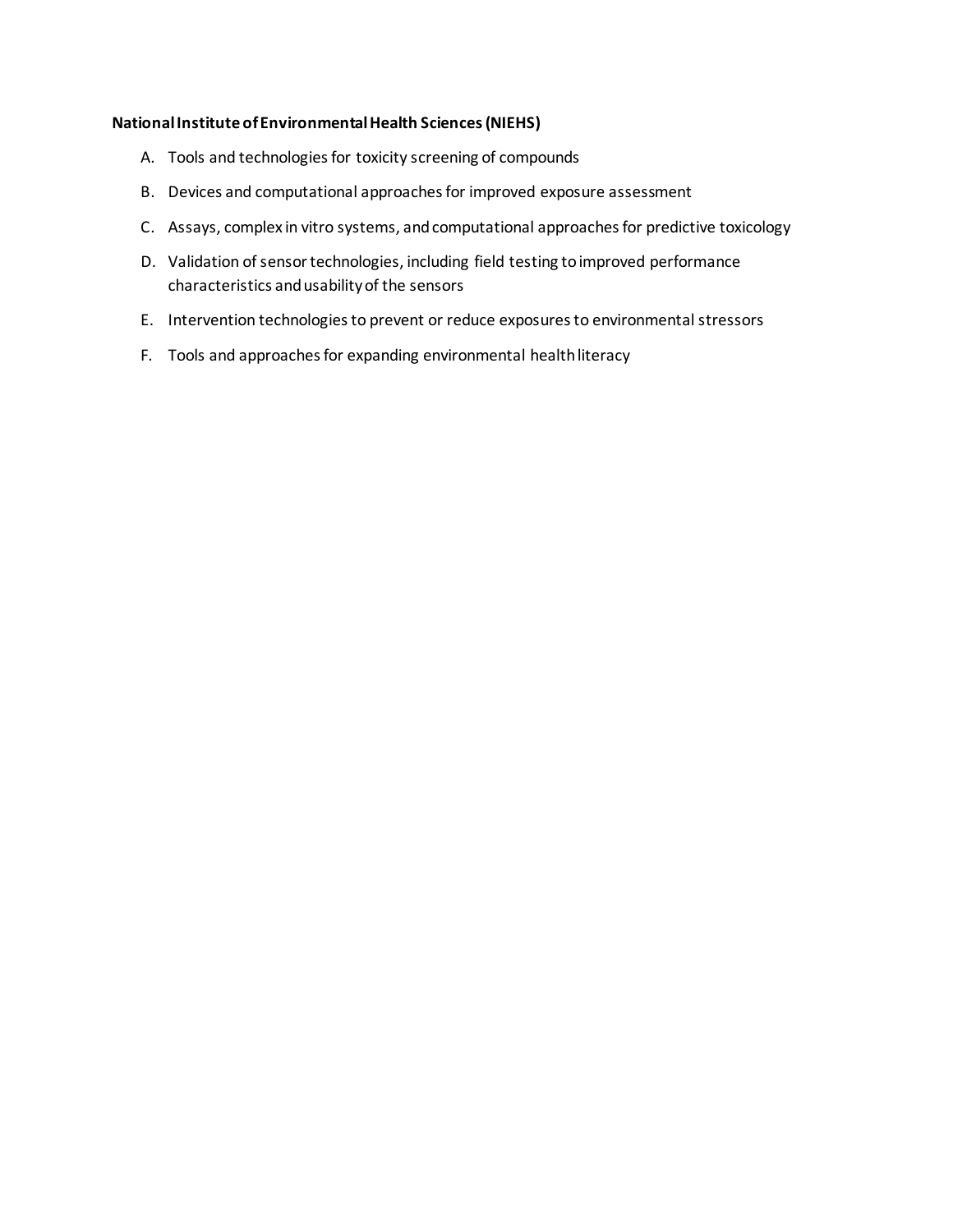## **National Eye Institute (NEI)**

#### **General Research and Development Topics**

- A. New or improved ophthalmic or surgical instruments for diagnosis and treatment of eye disorders.
- B. Drug delivery systems; gene therapy, cell-based therapy or regenerative medicine.

#### **Retinal Diseases**

C. New therapeutic approaches for inflammatory and degenerative diseases and for inhibition of abnormal angiogenesis in the retina and choroid.

#### **Corneal Diseases**

D. New therapeutic approaches, artificial corneas, and drug delivery methods for the treatment of corneal injury, infection, dry eye, ocular pain, and other ocular surface disorders.

#### **Lens and Cataract**

E. New approaches in the management of cataracts.

#### **Glaucoma and Optic Neuropathies**

F. New therapeutic agents for treatment of glaucoma.

#### **Visual Impairment and Blindness**

G. New or improved devices, systems, or programs that meet the rehabilitative and everyday living needs of blind or visually impaired persons.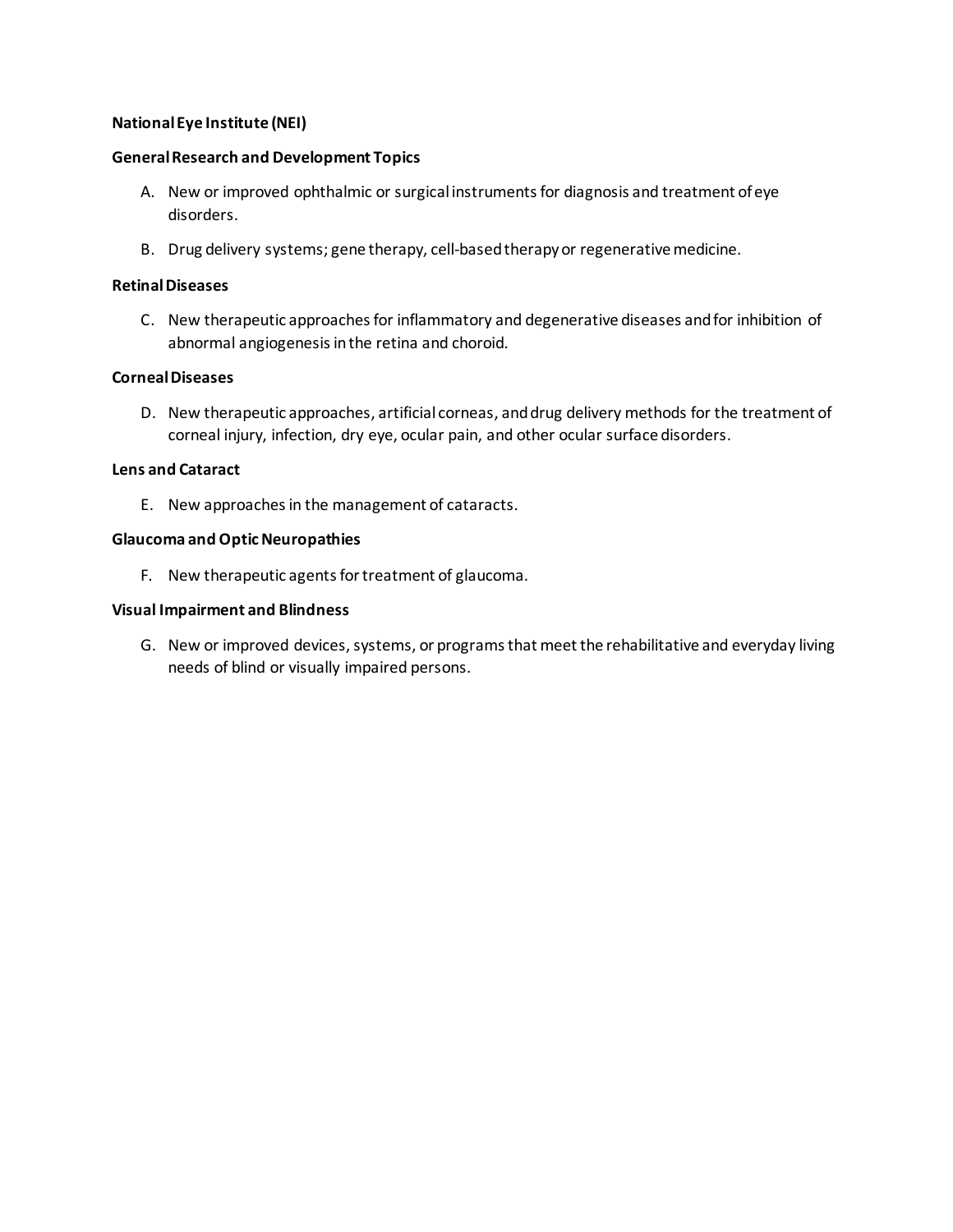## **National Institute of General Medical Sciences (NIGMS)**

### **Division of Biophysics, Biomedical Technology, and Computational Biosciences**

- A. Development of reagents and methods for detection, analysis, and separation of biologically important compounds, macromolecules, and their interactions.
- B. Development of new methods and materials directed toward the determination of macromolecule structures, assemblies and complexes by, but not limited to, x-ray diffraction, electron diffraction, cryo-EM, NMR and mass spectroscopy.
- C. Imaging probes and sensors, other reagents and methods, instrumentation software for microscopy, spectroscopy, and single molecule analysis of molecules, cells, tissues, embryos and small research organisms. Technologies for applications of microscopy, spectroscopy and single molecule analysis in basic biomedical research, including but not limited to light-, electron-, Xray, cryo-electron, and scanning probe microscopy, fluorescence, magnetic resonance spectroscopy. NOT included are small animal and preclinical imaging.
- D. Development of instrumentation and/or computational methods for detection, analysis, separation and/or manipulation to define/characterize the function, inhibition, and/or interactions of biologically important molecules in vitro, in vivo, within cells, cellular components or cells.
- E. Development of improved technology, reagents and tools to derive, grow, isolate, differentiate and characterize cells.
- F. Development of methodology (technology) for genetic analysis and detection of genetic polymorphisms, including disease genes (e.g., gene expression, probes) and/or detection of epigenomic changes.
- G. Development of non-mammalian model systems and valid animal models for genetic diseases.
- H. Development or improvement of methods for characterizing and studying complex communities of microorganisms, including interactions with host organisms.
- I. Development of computational tools and methods for the modeling, simulation, and/or analysis of complex biological systems and to collect, store, interpret, analyze and/or visualize biomedical data.
- J. Development of software and hardware for improving the effectiveness of computational approaches in biomedical research.

### **Division of Pharmacology, Physiology, and Biological Chemistry**

- K. Development of methodology to improve the efficiency of discovery, isolation, characterization, development, and production of biomedically relevant compounds (including natural and bioengineered products).
- L. Development of technologies and methods to measure biomedically relevant enzymatic activities in native environments.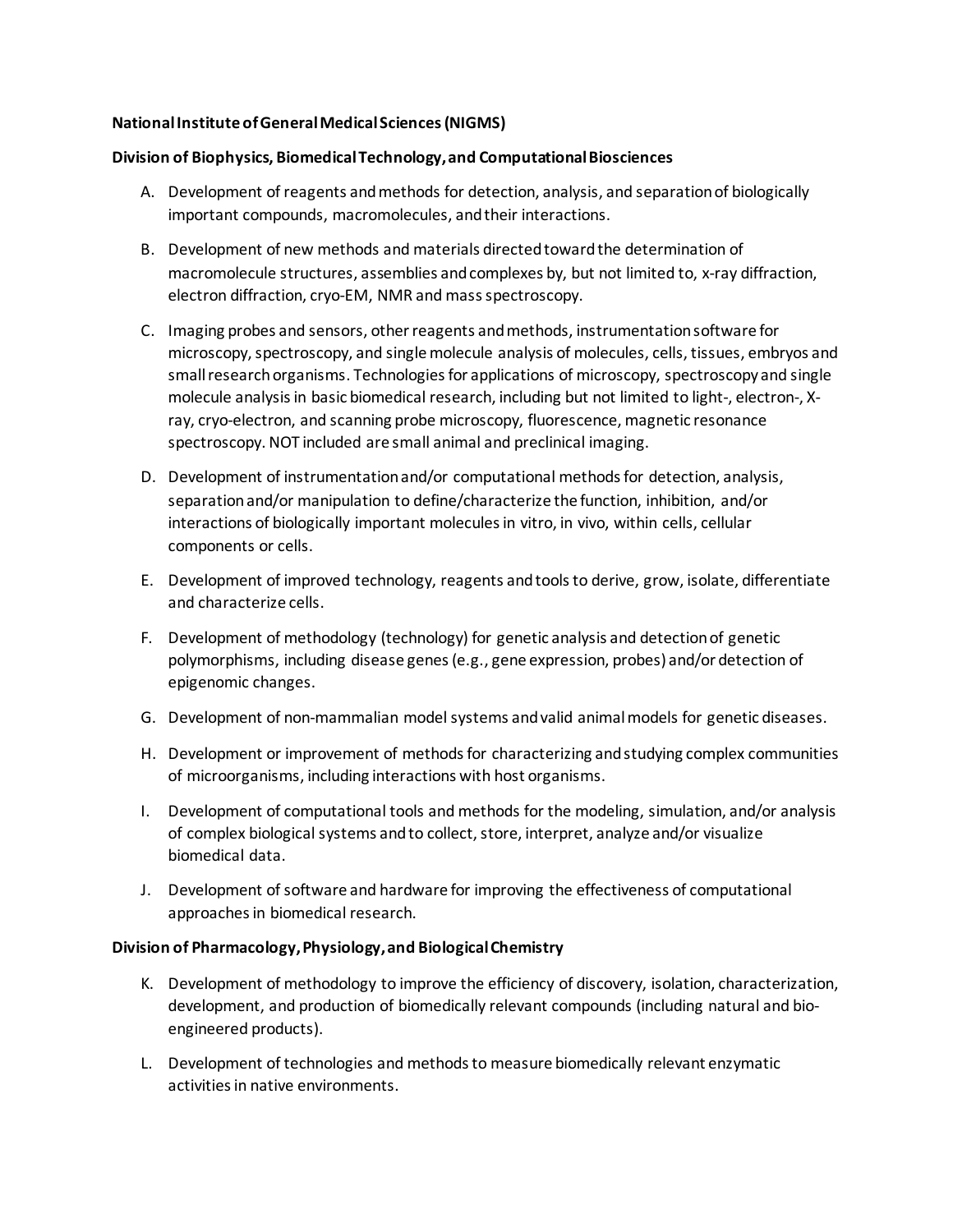- M. Development of technologies, instrumentation, software, reagents, and methods for the study of carbohydrates and for determining carbohydrate structure and biological function.
- N. Development of technologies to study oxidative stress and/or mitochondrial functions associated with disease pathogenesis when dysregulated.
- O. Isolation, characterization, and development of factors, methods, predictive tests, or treatments involved in critical illness and injury including tissue repair and wound healing.
- P. Development of technologies to improve delivery of small molecules and biologics.
- Q. Clinical decision support technologies, including use of artificial intelligence and machine learning approaches, that address early recognition of sepsis, sepsis endotypes, patient trajectories, and resolution of sepsis.
- R. Sepsis diagnostics and therapeutics designed to classify and treat patients at all stages, with particular emphasis on early predictive testing to guide interventions.
- S. Proof of concept evaluation of endotype-guided host-based therapies.

### **Division of Training, Workforce Development, and Diversity**

T. Development of products or services to enhance diversity of the scientific workforce.

### **Division for Research Capacity Building**

- U. Development of efficient, user-friendly, and culturally appropriate resources to enhance health science literacy.
- V. Development of educational products for fostering biomedical entrepreneurship in underresourced states.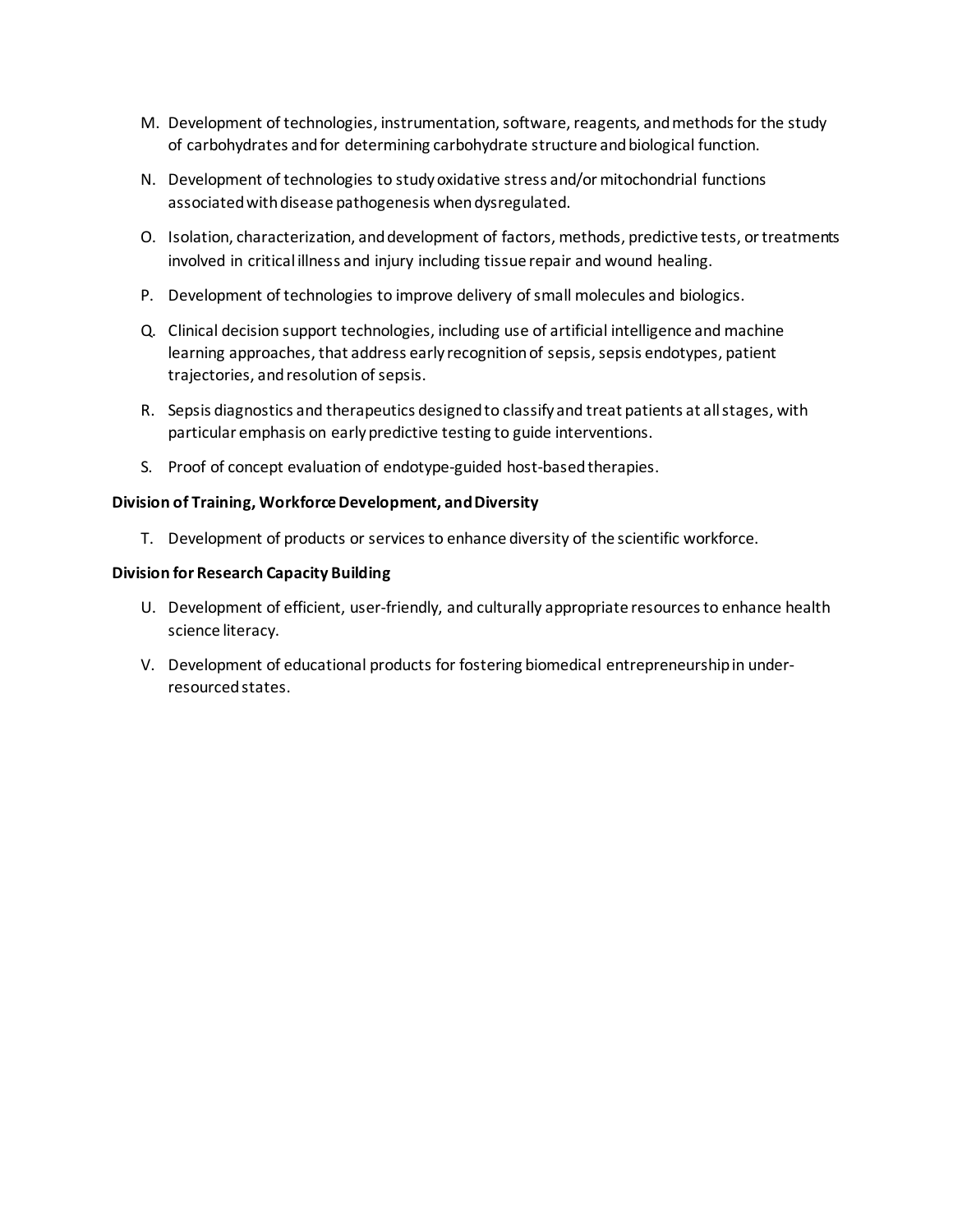#### **National Heart, Lung, and Blood Institute (NHLBI)**

- A. Biomedical technologies (medical devices, instruments, pharmaceuticals, drugs, gene editing/delivery, therapeutics, vaccines, molecular imaging agents, diagnostics and biologics) for heart, lung, blood, and sleep related diseases and disorders requiring Federal regulatory approval (FDA) or clearance to be commercialized.
- B. Small and large animal testing of products of tissue engineering and regenerative medicine, drugs, medical devices, therapeutics, molecular imaging agents, and biologics and studies involving in vivo animal experiments for heart, lung, blood, and sleep-related diseases and disorders.
- C. Clinical trials and other experiments involving human subjects for heart, lung, blood, and sleeprelated diseases and disorders.
- D. Therapeutics (drugs, devices, gene therapy, or other biologics) development for heart, lung, blood, and sleep-related diseases and disorders.
- E. Device development for heart, lung, blood, and sleep-related diseases and disorders
- F. Diagnostics development for heart, lung, blood, and sleep-related diseases and disorders.
- G. Investigation of biomarkers and biosignatures of heart, lung, blood, and sleep-related diseases and disorders.
- H. Technologies to enhance clinical research for heart, lung, blood, and sleep-related diseases and disorders.
- I. Advanced instrumentation and high throughput tools for biomedical research in heart, lung, blood, and sleep-related diseases and disorders.
- J. Tools and platforms to improve the dissemination and implementation of evidence-based interventions for heart, lung, blood, and sleep-related diseases and disorders.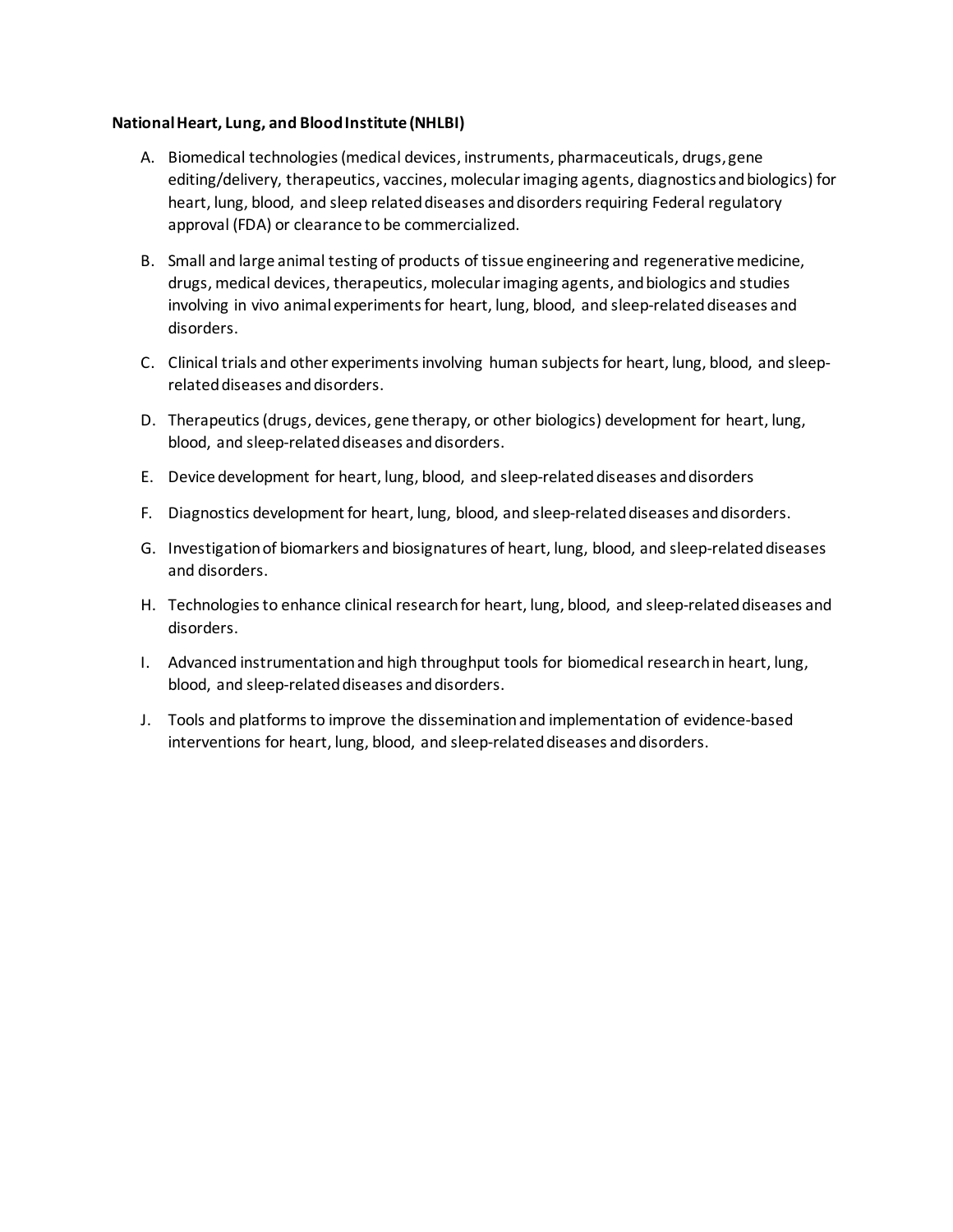#### **National Human Genome Research Institute (NHGRI)**

- A. Significant innovations in genomic methods or technology development. This includes, but is not limited to, advancements in nucleic acid sequencing, synthetic nucleic acid synthesis, functional genomics, single cell genomic analysis, instrumentation, ormolecular kits.
- B. Tools and techniques that use genomics to improve patients' health, such as approaches to incorporate genomic results into electronic medical records, clinical decision support tools, or genomic directed health care.
- C. Strategies to enhance ethical, legal, and social aspects of genomics research ortranslation of genomics into healthcare.
- D. Bioinformatics software or platforms for genomic, genetic, orsequence data processing or analysis, functional genomics, associations between genomic data and diseases or phenotypes, interpretation of variants, or genomic data integration into clinical decision making.
- E. Databases and data management platforms for genomics research and application including platforms for sequence, functional, or phenotypic data or annotation of variants.
- F. Development and application of methods for machine learning, pattern detection, or knowledge networks for genomics science or translation into health care.
- G. Informatics methods and platforms that adopt data standards, enhance data sharing with privacy, and improve data exchange in genomics science or translation of genomics into health care.
- H. Use of cloud and other computing models to improve scale, reproducibility, interoperability, cost-effectiveness, and utility of genomic and clinical data in genomics or translation into health care.
- I. Development of curriculum and educational opportunities that increase the genomics knowledge of participants at the undergraduate, postbaccalaureate, graduate, postdoctoral, or professional levels.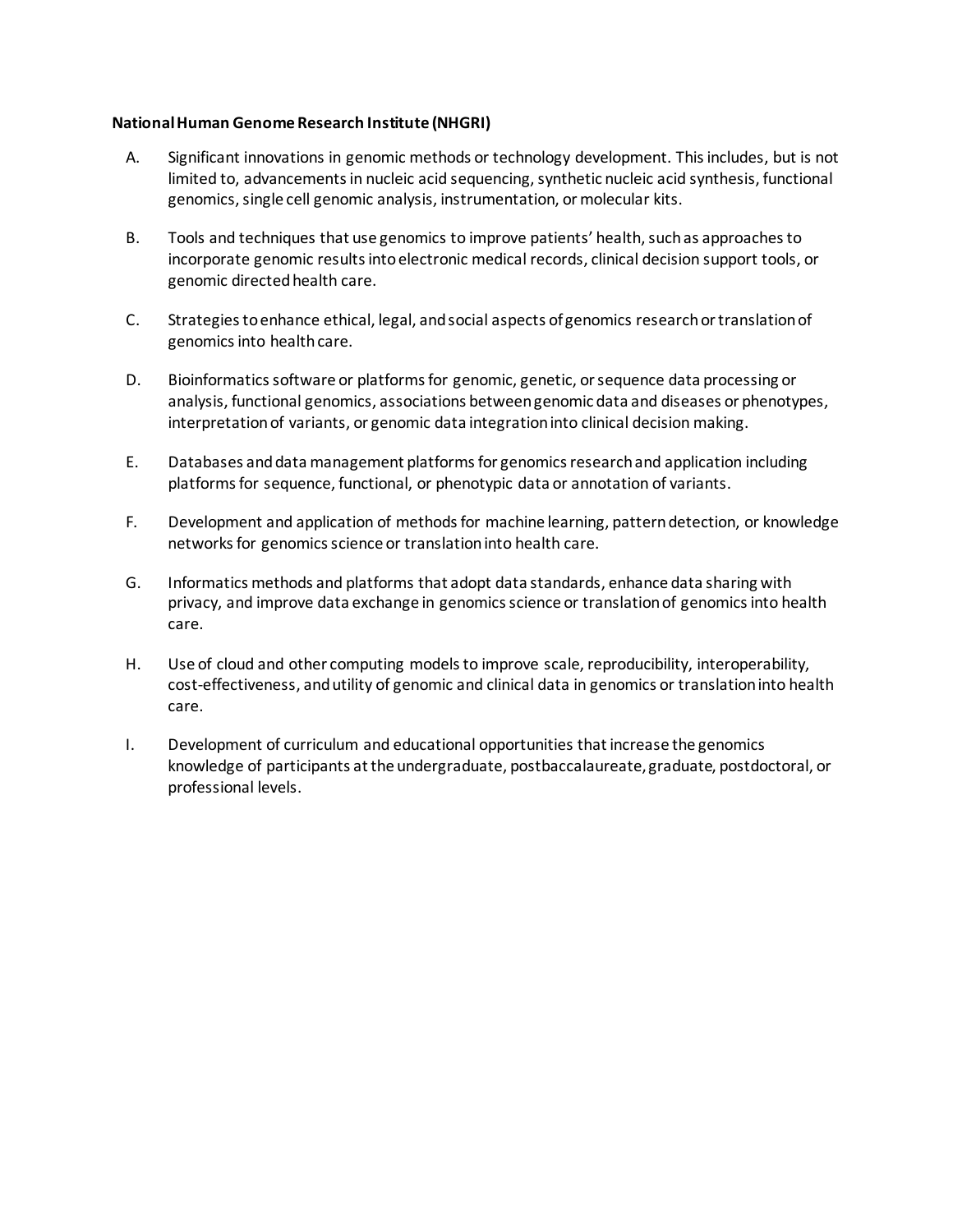## **National Institute of Mental Health (NIMH)**

### **All Divisions:**

- A. Preclinical drug/device development studies, including pharmacology, efficacy and toxicology.
- B. Completion of studies as required by the Food and Drug Administration (FDA) for Investigational New Drug (IND) or Radioactive Drug Research Committee (RDRC) application.
- C. Studies in normal healthy volunteers to determine a drug's safety profile, metabolism, etc.
- D. Clinical studies in patient/disease population to assess the drug's effectiveness.
- E. Assessment of devices with regard to performance standards related tothe FDA approval process.
- F. Safety and effectiveness studies of novel medical devices.
- G. Evaluation of novel imaging approaches for diagnostic purposes.
- H. Clinical studies in support of Pre-Market Approval for biomarkers/medical devices by the FDA.
- I. Rapidly develop novel, engaging computer-based cognitive training programs that are based on efficacious neurotherapeutic approaches and which use cognitive training to target a specific neural system/functional domain.
- J. Develop and test new and augment existing digital health interventions that is personalized, engaging, adaptive, sufficiently challenging, and optimal for maximizing real world functional improvements.
- K. Test the feasibility, efficacy and potential adverse effects of these programs utilizing measures of functional outcomes in an identified clinical population, particularly those with neuropsychiatric disorders, ASD, and/or HAND, at a specified developmental stage, including measurement of the duration of treatment effects.
- L. Rapid development and evaluation of mobile based platforms and applications.

### **Division of Neuroscience and Basic Behavioral Science (DNBBS)**

- M. Novel imaging probes to study brain structure and function at all levels, from the molecular to the whole organ, using any imaging modality (PET, fMRI, optical, etc.).
- N. Drug discovery/drug development of novel compounds which act on molecular pathways (receptors, enzymes, second messengers, etc.) that are not typically targeted with currently available psychiatric drugs, and that have a strong biological justification as a novel mechanism for treatment of psychiatric disorders.
- O. Novel screening assays for high throughput acquisition and analysis of data about behavior and the brain, from the level of genes to the level of behavior.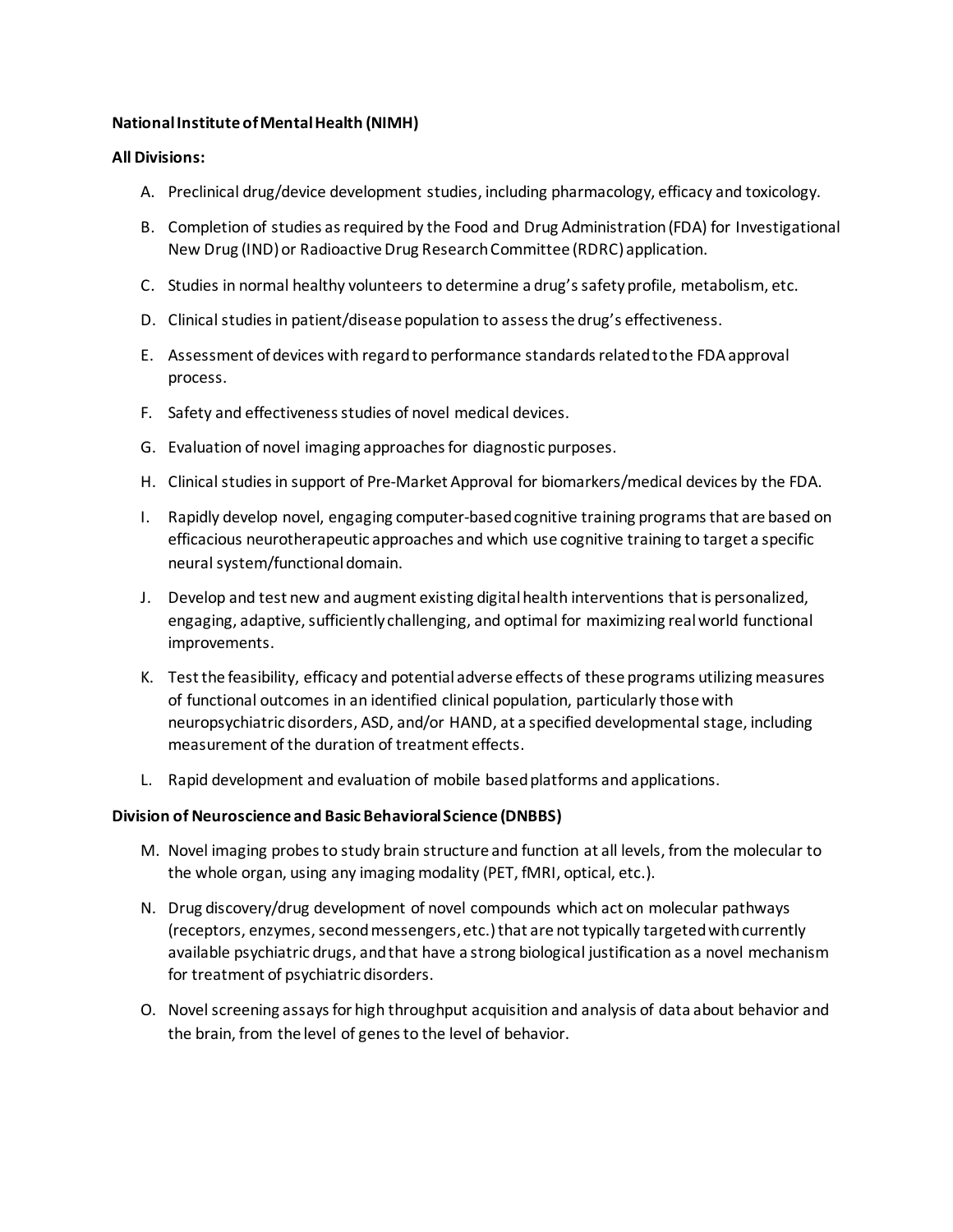- P. Novel technologies that would enable researchers to study how populations of neural cells work together within and between brain regions, in order to understand how changes in neural activity contributes to mental disorders.
- Q. Complex instrumentation for neuroscience research
- R. Complex brain or cellular imaging or analysis.
- S. Tools to facilitate the detailed analysis of complex circuits and provide insights into cellular interactions that underlie brain function.
- T. Proof-of-concept testing and development of new technologies and novel approaches for large scale recording and manipulation of neural activity, at or near cellular resolution, at multiple spatial and/or temporal scales, in any region and throughout the entire depth of the brain
- U. Iterative refinement of such tools and technologies with the end-user community with an endgoal of scaling manufacture towards reliable, broad, sustainable dissemination and incorporation into regular neuroscience practice.
- V. Novel informatics tools to facilitate the sharing of complex data sets between laboratories.
- W. Novel tools for investigating brain-derived GPCRs in mental health research.
- X. Educational tools/technologies for neuroscience and mental health.
- Y. Technologies to support the goals of the BRAIN Initiative:<http://www.braininitiative.nih.gov/>

### **Division of Translational Research (DTR)**

- Z. Develop, test and validate reliable and stable biomarkers that can identify at-risk individuals prior to disease onset, improve diagnosis, predict treatment response, or measure disease progression. Biomarkers are also needed in clinical trials to identify dose ranges, to identify a specific subpopulation of subjects to enroll in a treatment trial, or to measure efficacy or toxicity/side effects.
- AA. Develop novel and targeted interventions (pharmacological, cognitive, behavioral, computer, or device-based) that affect particular neural circuits and signaling pathways relevant to the developmental trajectory of the disease.
- BB. Conduct early stage, proof of concept clinical trials to advance the development of novel therapeutics. The clinical trials are expected to include biological/behavioral data to assess target engagement and to help determine potential success or failure of the compound before moving on to larger clinical trials (see NOT-MH-11-015 [http://grants.nih.gov/grants/guide/notice-files/NOT-MH-11-015.html\)](http://grants.nih.gov/grants/guide/notice-files/NOT-MH-11-015.html).
- CC. Based on expanded knowledge of neurobehavioral trajectories, develop novel objective assessment tools that can identify early signs of risk or onset of recurrence of particular mental disorders or in domains of functioning (see MH's RDoC project: [http://www.nimh.nih.gov/research-funding/rdoc/index.shtml\)](http://www.nimh.nih.gov/research-funding/rdoc/index.shtml) for pediatric populations.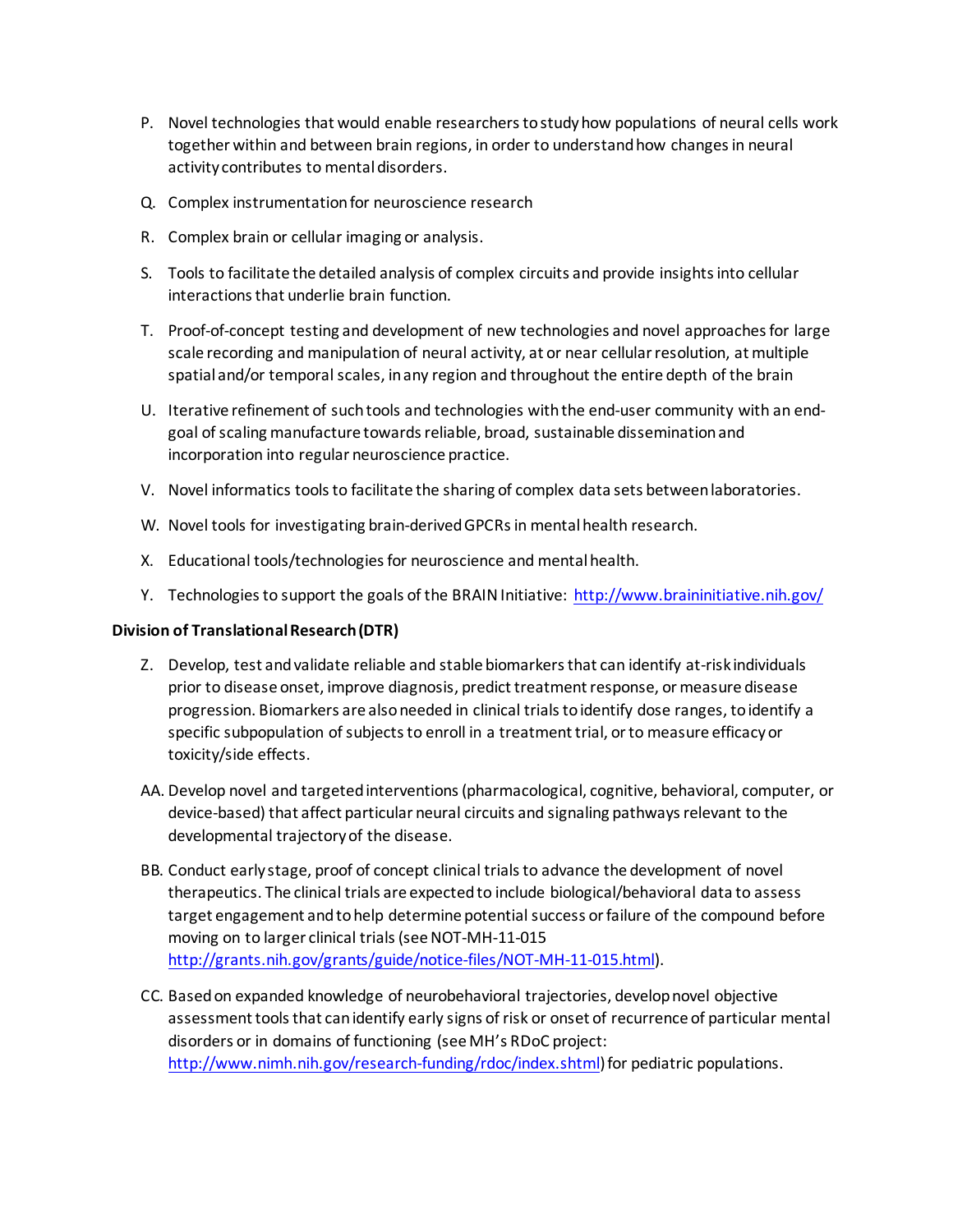- DD.Develop computational biological/behavioral assessment tools that can be used across ages, species, and cultures to evaluate dysfunction in domains relevant to mental disorders (e.g., mood dysregulation, deficits in executive function).
- EE. Develop computational platforms to enable the integration and sharing of data characterizing typical and atypical developmental trajectories in humans and non-human animals.
- FF. Clinical research tools.
- GG.Develop valid measures of the various constructs in the Research Domain Criteria (RDoC) matrix (see <http://www.nimh.nih.gov/research-funding/rdoc/index.shtml>), e.g., neurocognitive tasks, psychometrically sophisticated questionnaires, measures of behavior, and biomarkers, into a commercial product.
- HH.Develop clinical risk assessment instruments that encompass multiple domains (e.g., genetic, neurobiological, and environmental), are sensitive to developmental stage, and have high predictive power for the onset or recurrence of mental illness.
- II. Developing clinical risk assessment instruments for developing particular benefits or harms during treatment for mental disorders, and communicating such probabilistic information to patients and their families in a readily understandable manner.
- JJ. Develop electronic sensors, monitoring devices and systems, and data analysis software for automated detection and diagnosis of mental disorders and key transdiagnostic dimensions of psychopathology.

### **Division of AIDS Research (DAR)**

- KK. Develop and test novel, non-invasive diagnostic approaches (instrumentation, imaging, biomarkers, central nervous system [CNS] cell-based in vitro models) to assess neurocognitive dysfunction associated with HIV-1 infection and persistence of HIV-1 in the CNS.
- LL. Design and test novel therapeutic strategies aimed at amelioration of HIV-1 associated CNS comorbidities and/or eradication of HIV-1 from CNS reservoirs including strategies to prevent viral resurgence in the CNS upon cessation of anti-retroviral therapy.
- MM.Develop innovative technologies for targeting therapies (such as anti-retroviral drugs) to the brain; adapt immunotherapy and gene modification agents for targeting CNS viral reservoirs and discover neuroprotective mediators with improved capability to cross the blood-brain barrier to ameliorate HIV-1 associated CNS co-morbidities.
- NN.Develop evidence-based interventions to reduce risk for HIV among at-risk individuals or improve outcomes along the HIV care continuum for individuals living with HIV which are delivered through mobile devices or other technologies.
- OO.Develop technologies, instruments and tools, including multipurpose prevention technologies, to: improve uptake, adherence, and persistence to biomedical HIV prevention and treatment regimens; increase regular HIV testing among those most at risk of acquiring HIV; and translate findings from basic behavioral and social science research into processes to improve engagement in HIV care.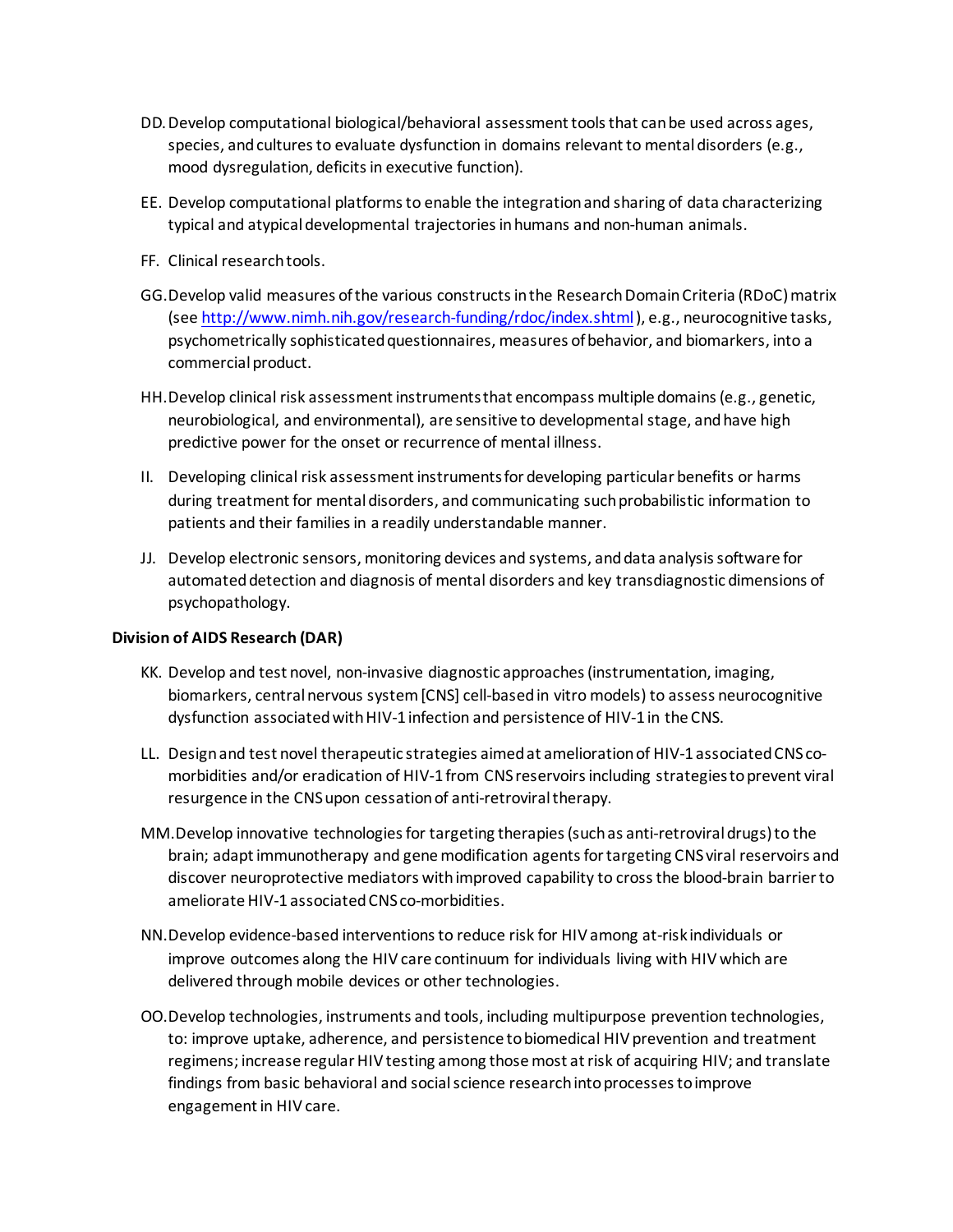- PP. Develop new tools/ techniques to aid in deciphering the complex neuro-immune interactions at a molecular and cellular level in the context of HIV.
- QQ.Build and optimize multimodal domain-based informatics/assessment tools to aid in analyzing and characterizing the phenotype of CNS co-morbidities associated with HIV by using machine learning, big data and systems biology-based approaches.
- RR. Develop innovative long-acting systemic and non-systemic multipurpose prevention technologies that prevent HIV infection and pregnancy (hormonal and non-hormonal methods) in adolescents and young women.

#### **Division of Services and Intervention Research (DSIR)**

- SS. Randomized clinical trials evaluating the effectiveness of known efficacious interventions.
- TT. Analyses of naturalistic databases to evaluate the effectiveness of known efficacious interventions.
- UU.Identifying moderators and mediators of intervention effects as a step to design and test personalized interventions.
- VV. Evaluating the combined or sequential use of interventions.
- WW.Determining the optimal length of intervention, establishing the utility of continuation or maintenance treatment (that is, for prevention of relapse or recurrence).
- XX. Evaluating the long-term impact of efficacious interventions on symptoms, functioning, and quality of life.
- YY. Developing novel information technology tools designed to improve the delivery and dissemination of evidence-based interventions and assist healthcare providers in identifying, adopting, and implementing proven prevention and treatment interventions.

## **Services research covers all mental health services research issues across the lifespan and disorders, including but not limited to:**

ZZ. Services organization, delivery (process and receipt of care), and related health economics at the individual, clinical, program, community and systems levels in specialty mental health, general health, and other delivery settings (such as the workplace).

AAA.Interventions to improve the quality and outcomes of care.

- BBB.Enhanced capacity for conducting services research.
- CCC. The clinical epidemiology of mental disorders across all clinical and service settings.
- DDD. The dissemination and implementation of evidence-based interventions into service settings.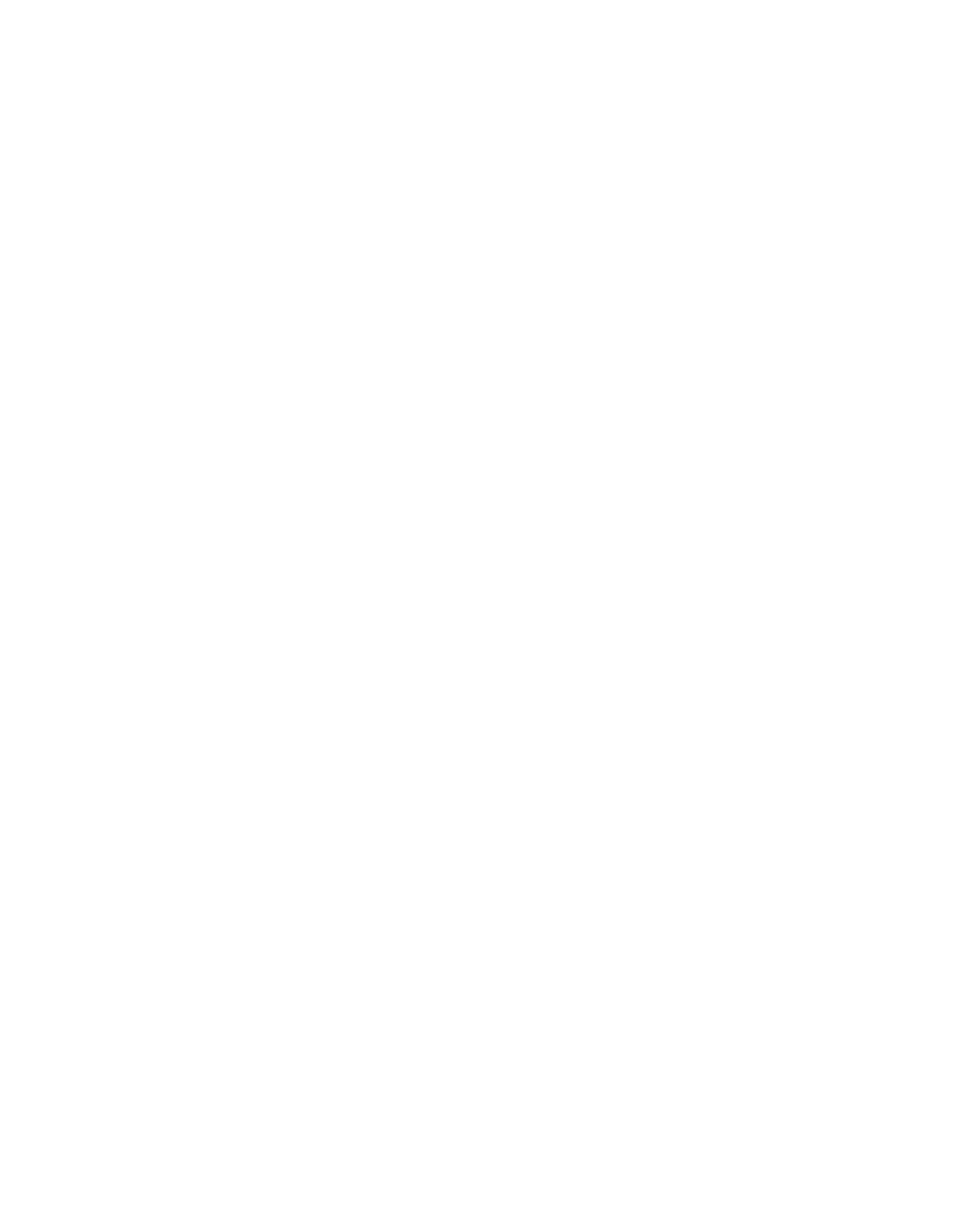### **National Institute on Minority Health and Health Disparities (NIMHD)**

- A. Telehealth, telemedicine, and mobile health technologies (e.g., smart phone apps, web-enabled wearable sensors, video medical conferencing and medication monitoring technologies) to improve remote access to prompt diagnosis, early treatment, adherence, and remote clinical management for adult and pediatric patients. Such technologies are expected to improve access to specialty care that would otherwise be inaccessible due to high cost or transportation barriers (e.g., by linking academic tertiary care-oriented health centers with community-based primary care settings, or for linking health care or community-based navigators to community dwelling individuals or families).
- B. Products, technologies or services designed to improve accessibility or uptake of existing and emerging technologies (e.g., mobile phones, tablets, free WiFi, diabetic glucometers, blood pressure monitors, viral exposure and tracking technologies, etc.), to decrease mortality and morbidity, promote healthy lifestyles, family centered-management or self-management, enhance patient-clinician communication, provide patient medical education for self-or familymanagement of chronic diseases/conditions, or enhance surveillance and reduce the spread of communicable and non-communicable diseases in minority and health disparity populations.
- C. Products, technologies or services that take advantage of existing or emerging technologies (e.g., electronic health record systems, biomedical informatics platforms, big data resources and analytics, precision medicine, precision health, precision nutrition, predictive analytics, etc.) to improve medical and health information dissemination and utilization by individuals, families, and community-based or community-located small business, such as barber shops, beauty salons, pharmacies, health services delivery and quality of care, including but not limited to coordination of primary and specialty care, integration of behavioral health services into primary care settings, and reduction of health literacy barriers in minority and health disparity populations.
- D. Products, technologies or services including but not limited to the development of novel analytical tools and methods and interventions for the early detection of diseases, pre-disease states, or adverse health conditions resulting from traditional risk factors or from social and structural factors known to contribute to poor minority health and health inequities. Such technologies could include novel or validated biomarkers in saliva, breath, blood, and other tissues or specimens, including microbiota.
- E. Groundbreaking products or technologies to monitor real-time or cumulative exposures to physiological, physical, social and environmental exposures and risk factors across multiple levels and domains of influence and periods across the life course. Such products may improve understanding of how biological, social and structural factors significantly contribute to population health disparities and empower individuals, families, and communities from health disparity populations to take steps to avoid or mitigate the effects of such exposures. Technologies may include, for example, personalized technologies for precision-based medicine, -omics, and nutrition, wearables, predictive analytics, robots and virtual reality, graphic information systems and related spatial analytic techniques, and eMental health interventions for delivery of psychosocial support services.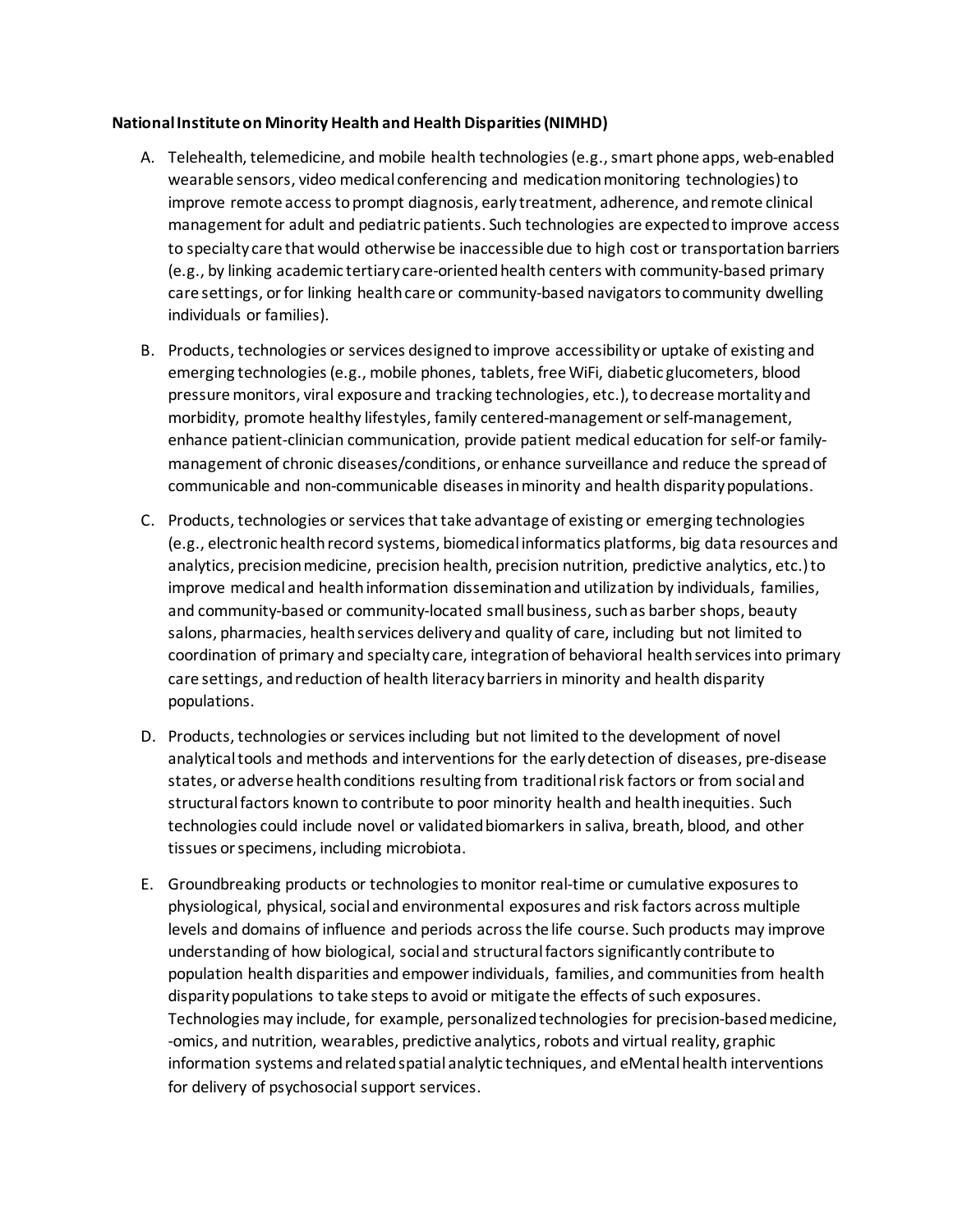- F. Technologies for preventing and minimizing adverse exposures and health risks (e.g., violence, post-traumatic stress, historical trauma) or for promoting health, well-being, resilience, and recovery resulting from disasters or the threat of a disaster. Disasters are defined as presidentially declared emergencies or major disasters under the Stafford Act, a public health emergency declared by the Secretary of the HHS, or other local, regional or national disaster(s), and include but are not limited to extreme weather-related disasters (e.g., hurricanes, typhoons, tsunamis, floods, mudslides, tornadoes, volcano eruptions, earthquakes, dust and snowstorms, wildfires and others), human-made disasters (e.g., oil and chemical spills and contamination, nuclear testing and contamination, air, soil, and water contamination, and deliberate or accidental exposures to infectious biologics or other contagions), and their long-term consequences in the infrastructure (e.g., extended power outages, extended disruptions in the water systems, food supplies, communications, transportation systems and housing, economic instability, employment and occupational security, and social and other funded assistance programming). Public health emergencies may include the COVID-19 pandemic, influenza, zika, chikungunya or dengue outbreaks, and other epidemics. Disasters could be current, recent or past. Long-term is defined as 1 year or longer after the sentinel event(s).
- G. Technologies for improving the effectiveness of recruitment, inclusion, and the retention of participants from racial/ethnic minorities and sexual and gender minority populations, and from populations experiencing health disparities into clinical trials, interventions, and other studies involving human subjects.
- H. Technologies facilitating data collection under non-ideal circumstances encountered after a disaster, public health emergency, etc., and technologies for training clinicians on effective clinical recruitment designs and practices within varying contexts (e.g. rural, urban), and appropriate health services delivery at the community level.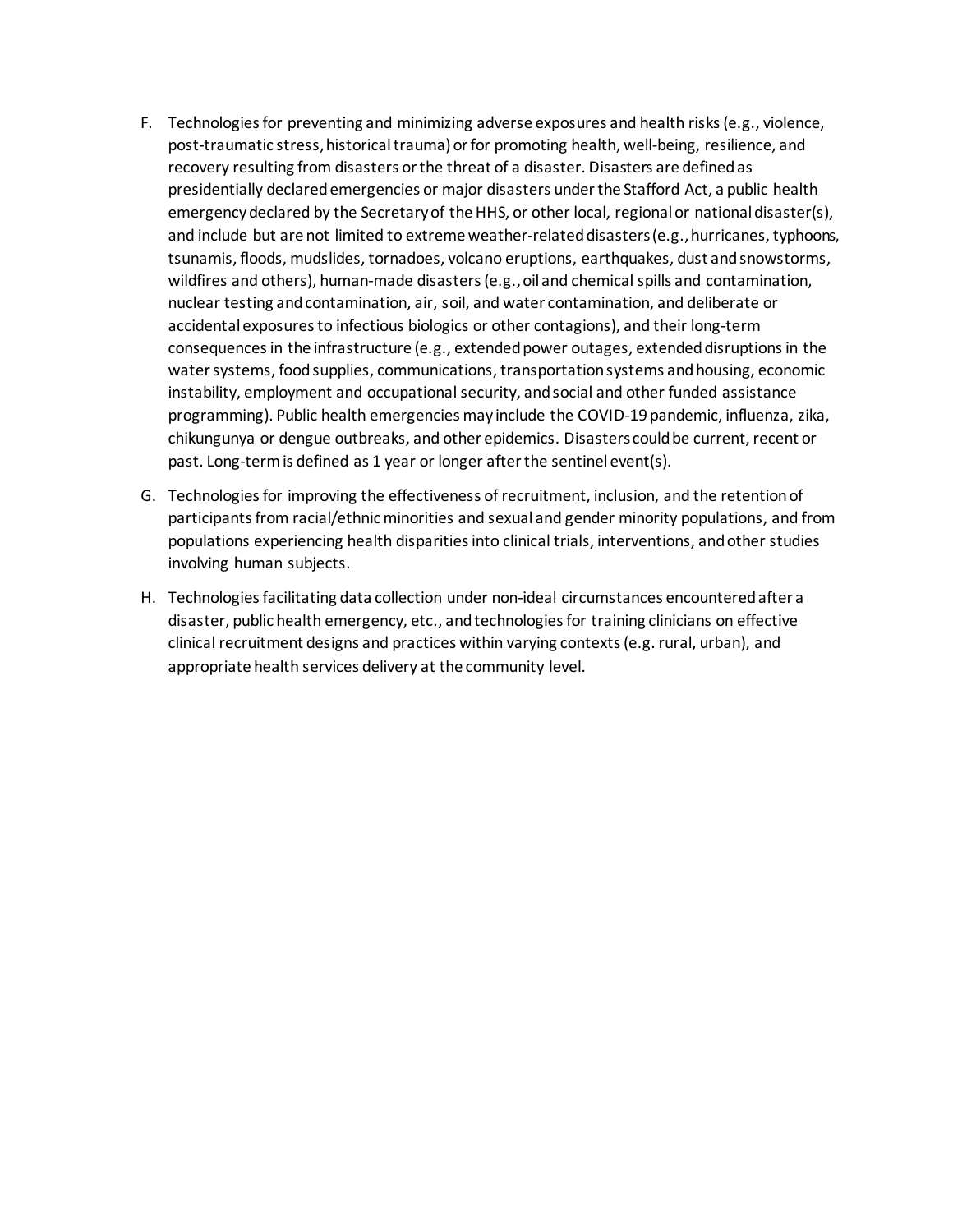### **National Institute of Neurological Disorders and Stroke (NINDS)**

- A. In vivo animal testing required for therapeutics and diagnostics development.
- B. Drug and biologics preclinical discovery and development activities to support regulatory approval, such as lead identification/optimization, preclinical efficacy testing, IND-enabling studies, and manufacturing for clinical trials.
- C. Device preclinical discovery and development activities to support regulatory approval, such as hardware prototyping, device/software verification, biocompatibility/sterilization testing, preclinical efficacy testing, large animal GLP safety testing, and preparing material/devices for human testing.
- D. Clinical testing of therapeutics (drugs, devices, or biologics), diagnostics, clinical and rehabilitation tools (i.e., intraoperative technologies, rehabilitation devices and programs, and brain monitoring systems), and technologies for clinical research. This would include clinical research studies to test scientific hypothesis that are not feasible or practical to conduct in animal models but would inform a final device design.
- E. In vivo animal testing of technologies for animal research and development of animal models for drug development and neuroscience research.
- F. Research that requires special facilities to contain hazardous or infectious materials.
- G. Development and validation of biomarkers and the technologies and approaches for measuring them. Biomarkers may include diagnostic, prognostic, monitoring, pharmacodynamic/response, risk, safety, and predictive biomarkers.

### **Brain Research through Advancing Innovative Neurotechnologies (BRAIN) Initiative**

- H. Development of research tools and technologies to understand the dynamic activity of neural circuits.
- I. Development of novel tools and technologies to facilitate the detailed analysis of complex circuits to provide insightsinto cellular interactions that underlie brain function.
- J. Development of invasive and non-invasive devices for recording and modulation in the human central nervous system.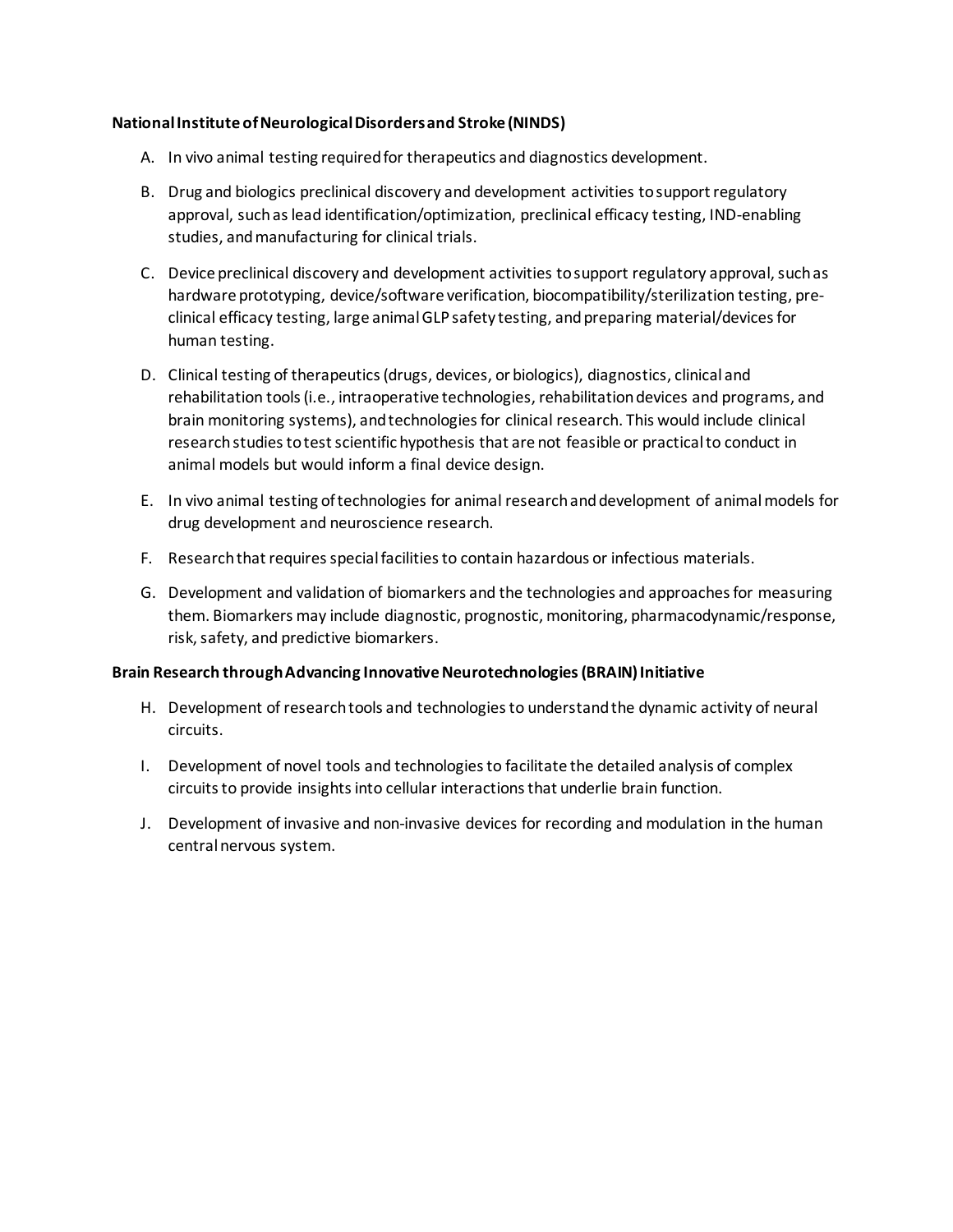### **National Institute of Nursing Research (NINR)**

- A. Development of digital health-based technologies that integrate environment, community, lifestyle, social and/or biological data elements designed to advance health equity, diversity, and inclusion
- B. Digital health-based technologies that foster community engagement to develop personalized and culturally sensitive assessments and interventions, with a particular emphasis on access to care among underserved populations
- C. Health information/integration technologies (hIT) such as the development of an integrative technology that leverages 'big data' from wearables, mHealth, EHR, biotypes, biomarkers, and/or social determinants of health, etc. to holistically inform personalized health strategies, shared decision making and reduced health disparities
- D. Telehealth / telemedicine such as the development of technologies to facilitate the diagnosis, consultation, education / communication, clinical care and self-management of an individual's health and wellness
- E. Artificial Intelligence (AI)-based tools such as ML/DL-based algorithms/software within a telehealth platform that leverages hIT 'big data' to predict disease risk/progression and improve clinical decision making
- F. Projects proposing clinical trials with a large number of participants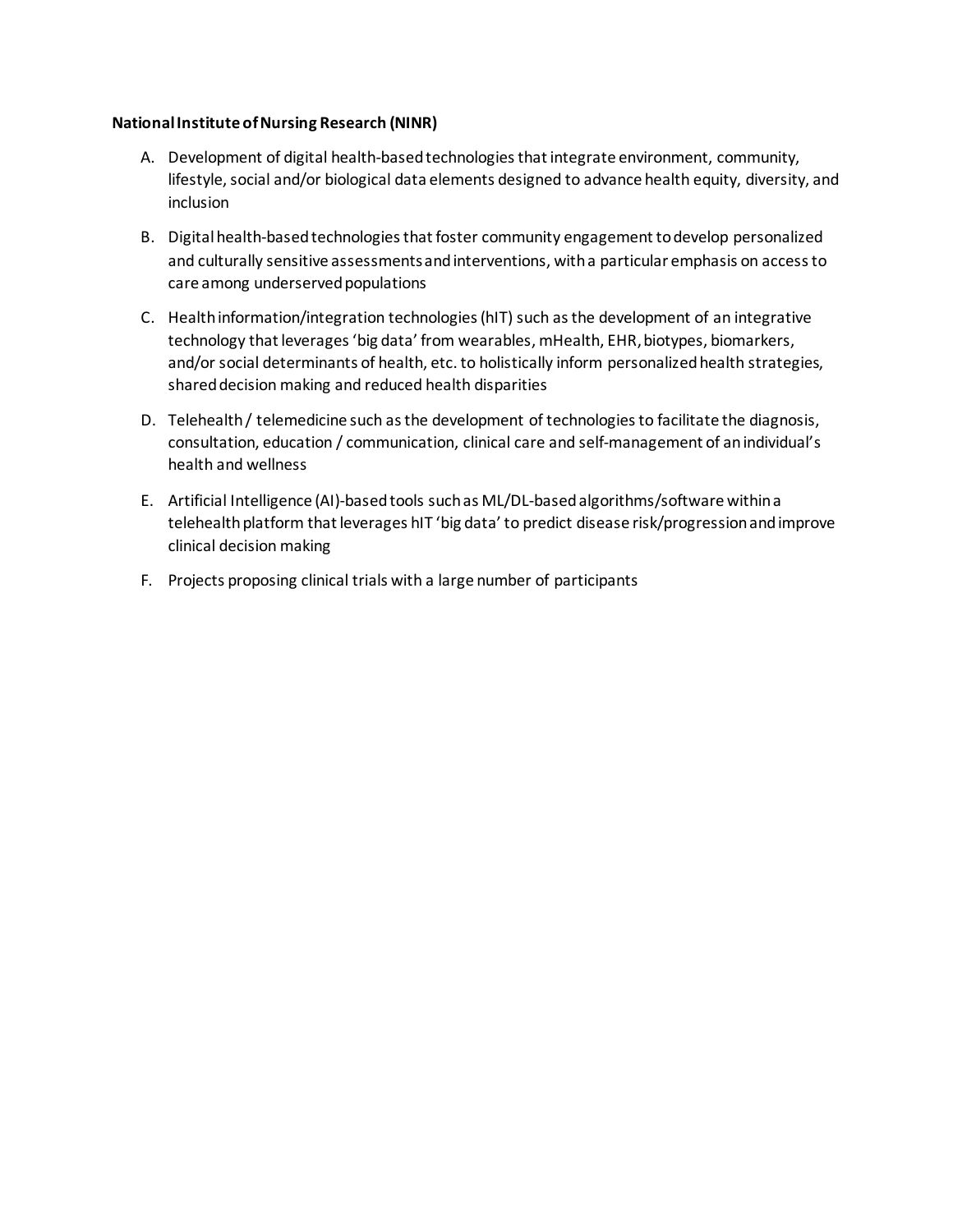#### **National Centerfor Advancing Translational Sciences (NCATS)**

- A. Innovative platforms for identification and prioritization of targets for therapeutic intervention with clear clinical impact.
- B. Technologies to determine alternative uses for existing therapeutic interventions.
- C. Tools and technologies to allow assaying of activities of compounds on currently "nondruggable" targets.
- D. Phenotypic assay development, including stem cell technology platforms for human "disease in a dish" applications and the evaluation of toxicity.
- E. Co-crystallization high-throughput screening techniques.
- F. Small molecule and biologics analytical characterization.
- G. Tools and technologies that increase the predictivity or efficiency of medicinal chemistry, biologic, or other intervention optimization.
- H. Accelerate bioengineering approaches to the development and clinical application of biomedical materials, devices, therapeutics, and/or diagnostics.
- I. Tools and technologies that increase the efficiency of human subjects research, including development of technologies that facilitate rapid diagnosis and/or clinical trial recruitment and subject tracking, IRB evaluation, and/or regulatory processes.
- J. Novel platforms, technologies and tools for: (1) enabling clinical and translational research, particularly those with mechanisms for inclusion of patient reported data and (2) integration of patient data collected from multiple devices and multiple/diverse clinical studies.
- K. Searchable access to information about researchers and their expertise, including but not limited to their publications, published data sets, methods, patents, clinical trials, partnerships, collaborators, and clinical specialty/expertise (if applicable).
- L. Tools for meaningful sharing of research data with low barrier for provision and user friendly access.
- M. Microphysiological Systems (MPS)/Tissue Chips.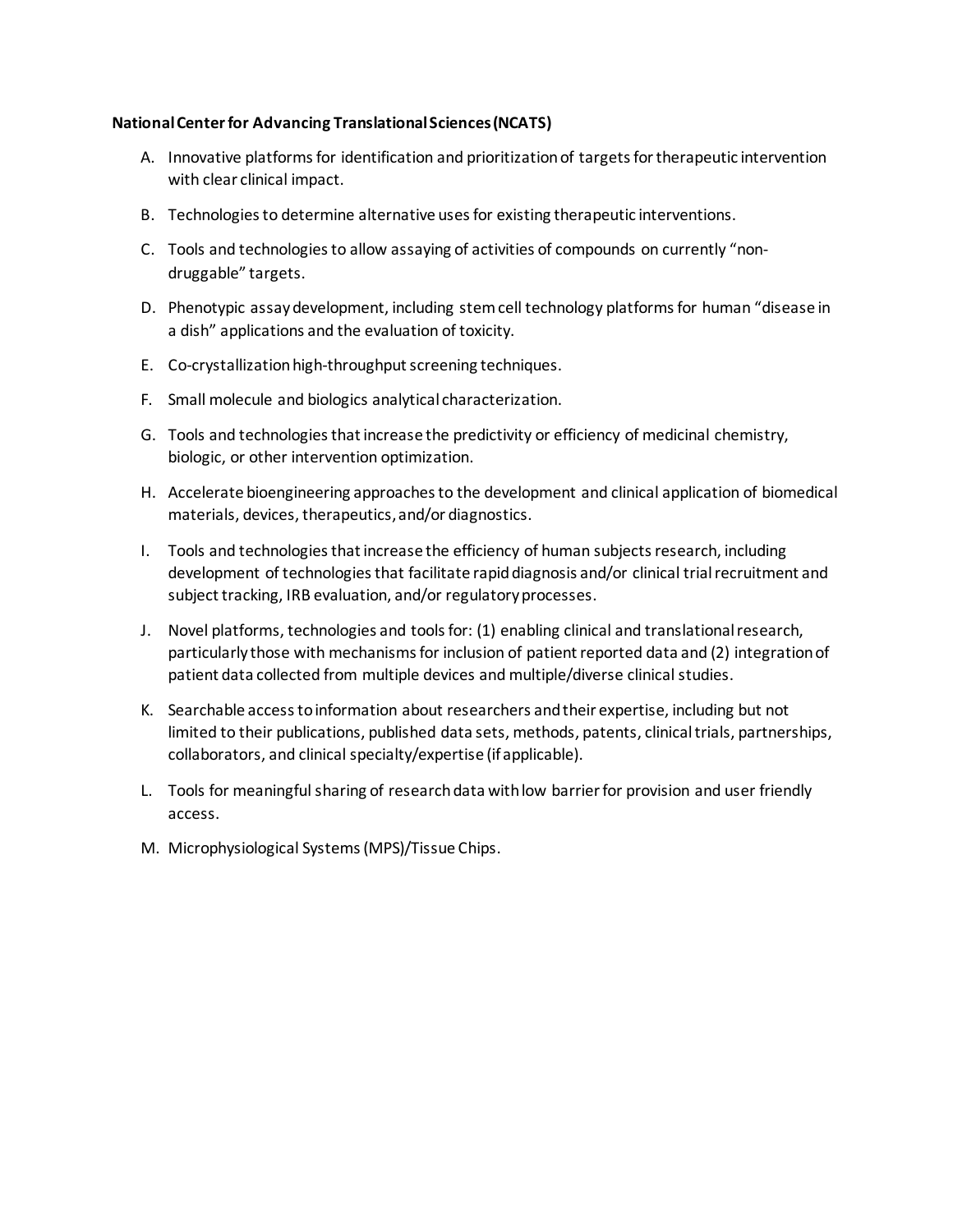### **National Center for Complementary and Integrative Health (NCCIH)**

- A. Development and validation of biomarkers that correlate with efficacy of complementary health approaches.
- B. Formulation, development, and clinical testing of natural products that would permit FDA approval of a natural product for a specific indication.
- C. Development of innovative technologies and methods to assess natural product–drug interactions in humans.
- D. Nontraditional phenotypic assay development for complex natural product mixtures.
- E. Integrated in silico tools for exploiting natural product bioactivity.
- F. Development of non-invasive technologies and devices that enable to monitor the effects of natural product interventions on host and gut microbes along the discrete regions of the gastrointestinal tract.
- G. Identification and validation of biological targets associated with complementary health approaches.
	- a. The development of sensory/diagnostic devices or applications that utilize Artificial Intelligence/Machine Learning (AI/ML) to elucidate the physiological, biological, and psychological mechanisms of multicomponent interventions on health promotion and restoration, resilience, disease prevention, pain, and symptom management.
	- b. Technologies for developing decision aids or tools for risk assessment and/or informed choice that utilize evidence from multiple levels and domains (e.g., social determinants of health information, electronic health record data) to promote uptake and adherence to complementary and integrative health approaches.
	- c. Technologies that leverage patient generated health data to improve outcome assessment in trials of complementary health approaches or inform digital technologies to deliver tailored complementary or integrative health approaches to improve health outcomes.
	- d. Technologies that address health literacy challenges that can impact engagement and treatment adherence to complementary and integrative health approaches.
- H. Studies of the mechanistic effects of mind and body interventions that will allow for optimization of the efficacy and safety of the mind and body approach for commercialization.
- I. Development and clinical testing of innovative technologies and methods for mind and body approaches. Examples include the use of mobile health technologies such as smartphone apps, sensors, online delivery, or phone-based delivery.
	- a. Development of mobile health technologies or applications that incorporate Artificial Intelligence/Machine Learning (AI/ML) and utilize multi-dimensional data relevant to improve the efficacy of Complementary and Integrative Health approaches.
	- b. Development and validation of Artificial Intelligence/Machine Learning tools that utilize electronic health records data to predict efficacy of complementary and integrative health approaches.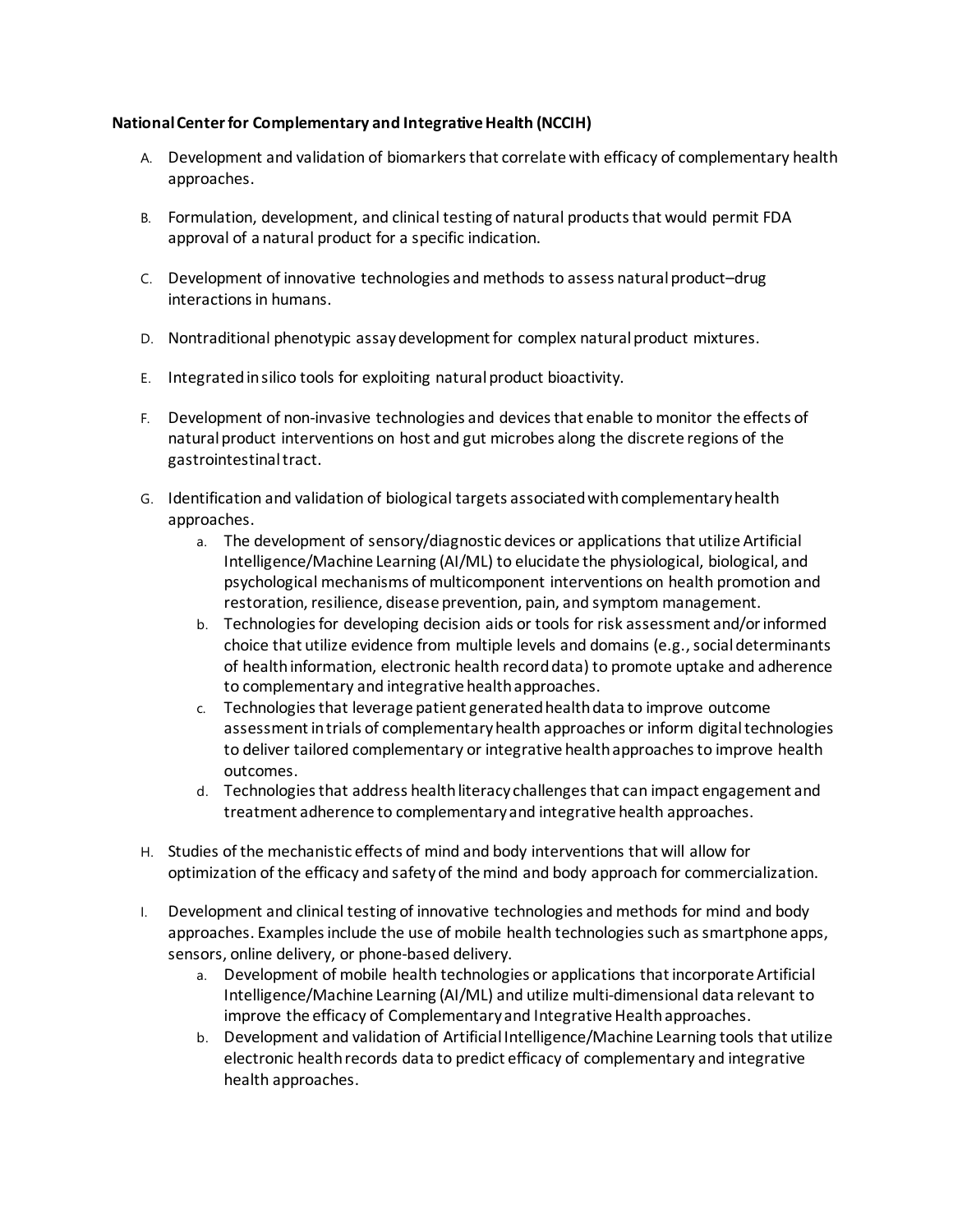- J. Design, development, evaluation, and validation of devices or systems related to complementary health approaches.
	- a. Development and validation (i.e., assessment of intervention acceptability, adherence, fidelity, and efficacy) of mobile/digital technologies (e.g., gaming, virtual reality, biofeedback and other technologies) involving complementary and integrative approaches.
	- b. Development of tools and technology for music-based interventions.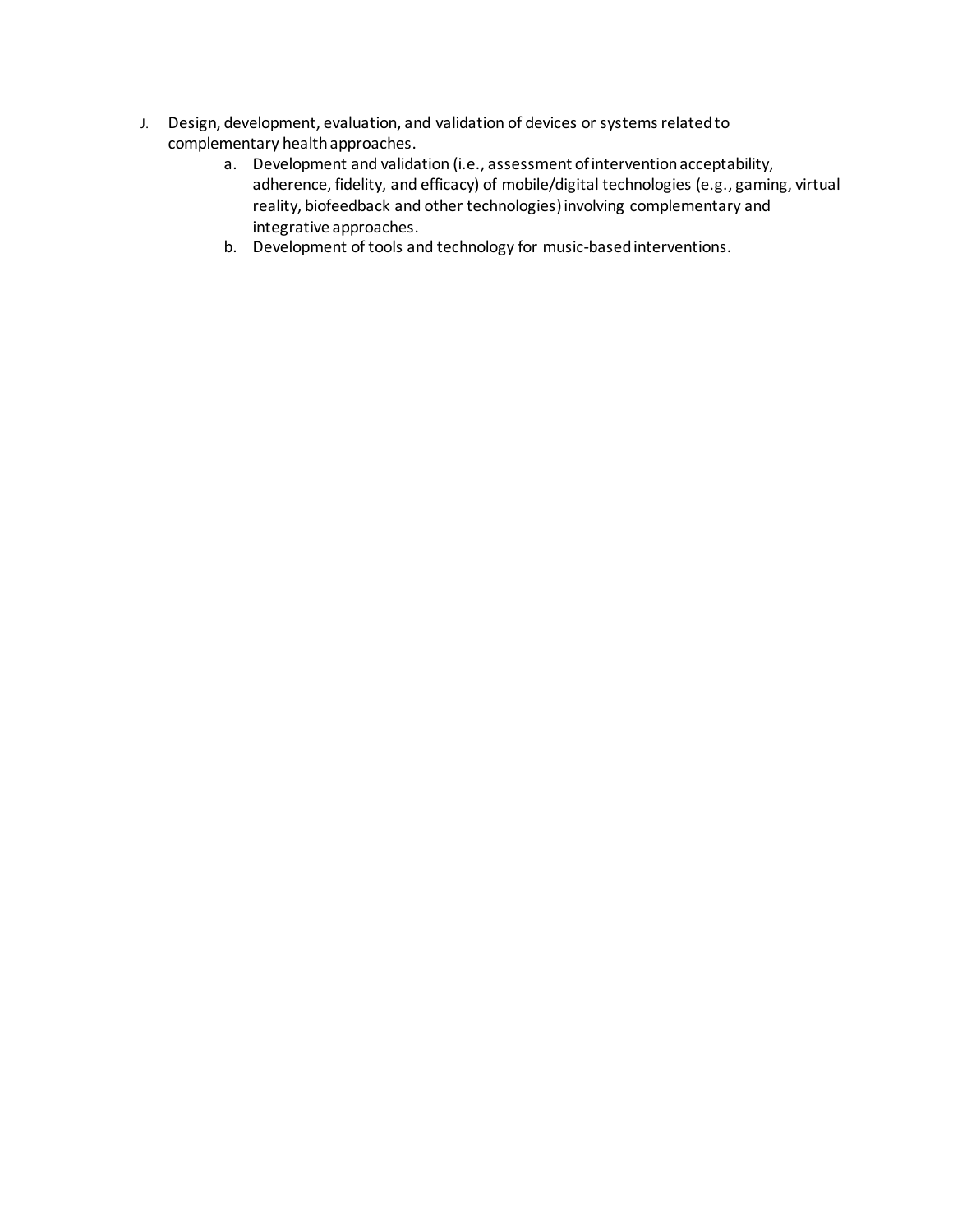#### **National Library of Medicine (NLM)**

- A. Development and applications to improve storage, retrieval, access, management, representation, and use of biomedical knowledge
- B. Development of tools and methods for visualization, modeling, simulation, or analysis of complex biological systems and clinical processes
- C. Innovative approaches for data security and privacy, and technical issues related to other ethical, legal, and social implications of personal health data
- D. Methods for data integration to support discovery, learning, and health care
- E. Informatics tools that assist in delivering precision medicine to patients, or health decisions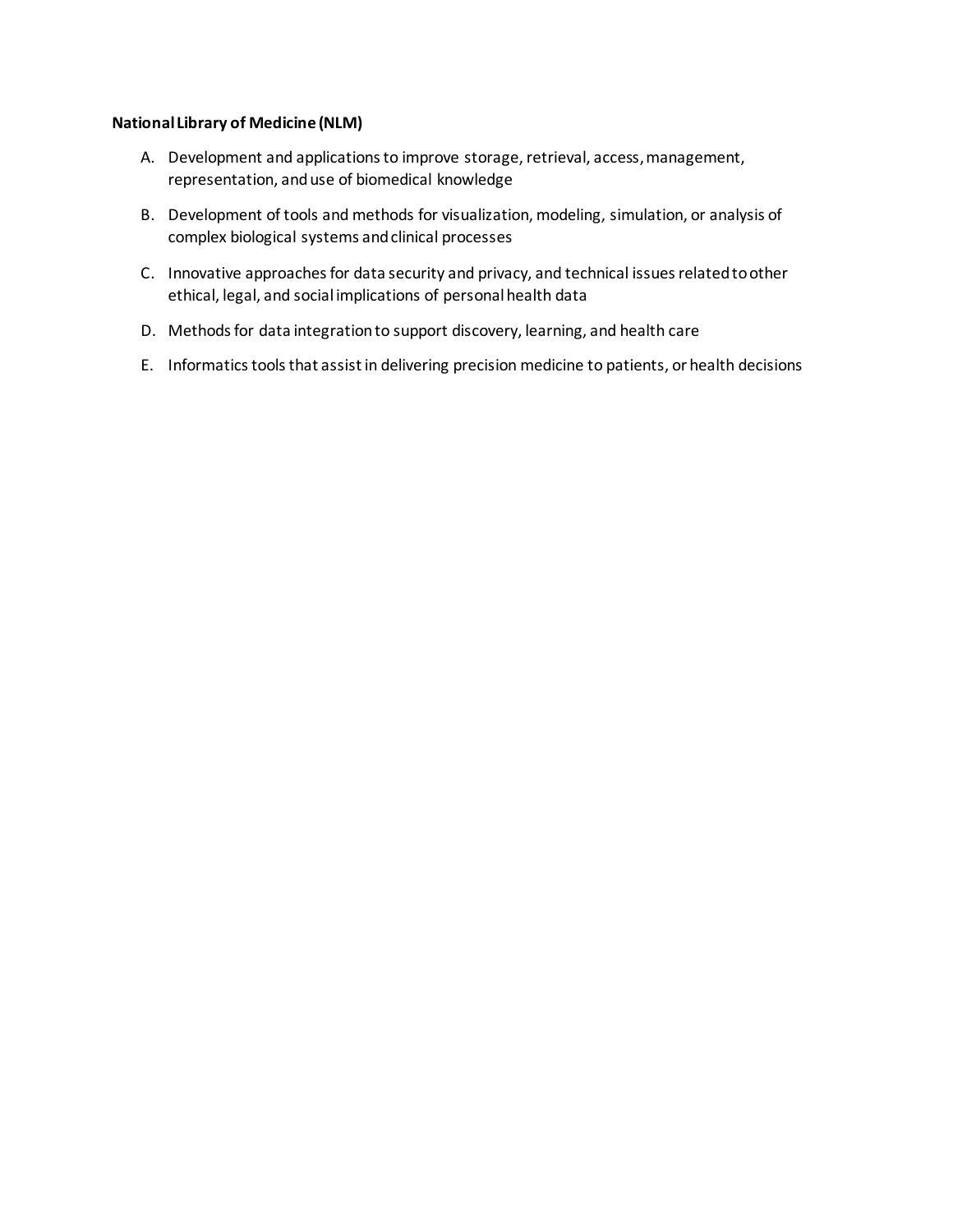## **Division of Program Coordination, Planning, and Strategic Initiatives (DPCPSI), Office of Research Infrastructure Programs (ORIP)**

- A. Development of new technologies for rapid characterization and deep phenotyping of large numbers of animals.
- B. Development of technologies to identify or assess disease biomarkers in well validated animal models.
- C. Development of vaccines and new therapeutic agents to prevent and/or control infectious diseases of laboratory animals. One high priority need is to develop methods to control and prevent monkey B virus (*Macacine alphaherpesvirus 1*).
- D. Design of specialized equipment and caging for laboratory animals to permit optimal environmental control and operational efficiency, including improvements in caging, identification/tagging of animals and remote monitoring in animal facilities.
- E. Identification, development, and characterization of spontaneous and engineered vertebrate animal models for studies of various human diseases, excluding most random mutagenesis projects performed on rodents.
- F. Development and refinement of high-throughput technologies and devices for the effective cryopreservation or long-term maintenance and revival of cells and tissues as well as laboratory animal embryos and gametes.
- G. Development of technologies and devices for the effective monitoring of frozen and cryopreserved cells and biological materials/tissues as well as laboratory animal embryos and gametes (including monitoring conditions during their distribution).
- H. Development of improved reagents, artificial intelligence/machine learning technologies, devices, and high-throughput technologies to perform, analyze, capture, and process data gathered in "omics" studies (genomics, transcriptomics, epigenomics, proteomics, lipidomics, glycomics, metabolomics, and phenomics, among others) in normal, diseased and intervention conditions in animal/biological models.
- I. Development of biological tools and reagents for reconstruction, remodeling, repair, and regeneration of tissues damaged by injury or disease. Development of the technologies and procedures to test efficacy and safety of these experiments in animal models. Approaches to detect and track the implanted cells and tissues *in vivo*.
- J. Development of acellular biomaterials, biosensors, and reagents to promote, detect and track the reconstruction, remodeling, repair, and regeneration of tissues and organs damaged by injury or disease.